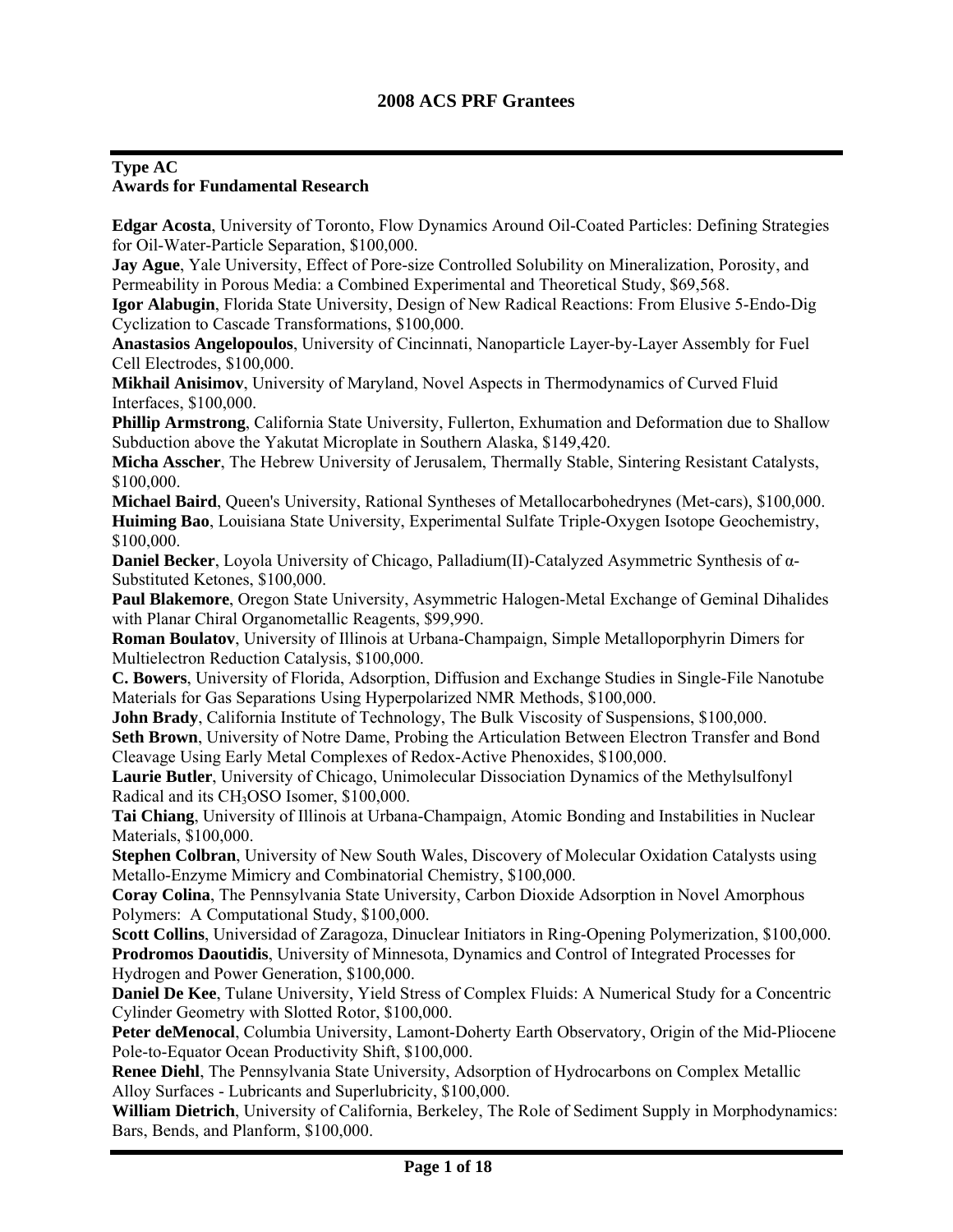**Panagiotis Dimitrakopoulos**, University of Maryland, Dynamics of Three-Dimensional Droplets Sliding on Solid Substrates, \$100,000.

**Linda Doerrer**, Boston University, Late Transition Metal Complexes with Fluorinated Alkoxide Ligands for C-H Activation, \$100,000.

**Diane Doser**, The University of Texas at El Paso, Constraints on the Structure of the Border Ranges Fault System, South-Central Alaska from Integrated 3-D Inversion of Gravity/Magnetic Data, \$100,000.

**Allan Ekdale**, University of Utah, Glauconite Character and Ichnofabric Signature of Parasequences within Condensed Sections in Passive Margin Settings, \$59,000.

**Paul Evans**, University of Wisconsin-Madison, Structures and Defects at Interfaces in Organic Molecular Heterostructures, \$100,000.

**James Feng**, University of British Columbia, Encapsulation in Bicomponent Transport and Extrusion, \$100,000.

**Torsten Fiebig**, Boston College, Optical and Electronic Properties of Functionalized Carbon Nanotubes Studied with Ultrafast Spectroscopy, \$90,000.

**Alison Frontier**, University of Rochester, Development of Catalytic Asymmetric Methods for the Synthesis of Pyrrolidine Derivatives via Hydrogenation of Substituted Pyrroles, \$100,000.

**Charles Garner**, Baylor University, Synthesis and Application of C2-Chiral Phosphinines to Asymmetric Catalysis, \$81,609.

**Harry Gibson**, Virginia Polytechnic Institute and State University, Supramacromolecular Pseudorotaxane and Rotaxane Polymers, \$100,000.

**Gregory Girolami**, University of Illinois at Urbana-Champaign, New Chiral Solid Catalysts for Oxidation Reactions, \$100,000.

**Dmitri Goussev**, Wilfrid Laurier University, Abnormal Pincer-Type Carbenes for Functionalization of Hydrocarbons, \$90,000.

**Joseph J. Grabowski**, University of Pittsburgh, Ionization of Amides by Metastable Atoms in Crossed Molecular Beams, \$100,000.

**Sandra Greer**, University of Maryland, Micelles in Partially Miscible Solvents, \$100,000. **Keith Gubbins**, North Carolina State University, Multi-Scale Modeling of Reaction with Diffusion, \$100,000.

**Anna Gudmundsdottir**, University of Cincinnati, New Photoremovable Protecting Groups with the Capacity to Release Alcohols in High Quantum Yields, \$100,000.

**Ting Guo**, University of California, Davis, Chemical Imaging of the Catalytic Processes of CO<sub>2</sub> Reforming of Methane using Laser Vaporization Generated Ni Nanoparticles and Time-Resolved X-ray Spectroscopy, \$100,000.

**Nivedita Gupta**, University of New Hampshire, Effect of Surfactant Solubility on Drop Dynamics in Oil-Water Two-Phase Systems, \$100,000.

**Juergen Hahn**, Texas A&M University, Determining Sets of Parameters to Be Estimated for Nonlinear Model Predictive Control, \$100,000.

**P. Halasyamani**, University of Houston, Energy Conversion and Power Generation in New Non-Pb Based Piezoelectric Oxide Materials: Synthesis, Characterization, and Structure-Property Relationships, \$100,000.

**Dennis Hall**, University of Alberta, A Greener Phase-Switch Concept for Multistep Synthesis Using Boronic Acids as Productive Tags, \$100,000.

**W. Dean Harman**, University of Virginia, Diels-Alder Cycloaddition Reactions with Dihapto-Coordinated Pyridines, \$100,000.

**Eric Heller**, Harvard University, Semiclassical Correlation Energies of Atoms and Molecules, \$100,000. **Paul Helquist**, University of Notre Dame, Computational Design, Virtual Screening, and Experimental Validation of Chiral Catalysts, \$100,000.

**Timothy Herbert**, Brown University, Preservation of Biomarker Environmental Proxies in Uplifted Marine Sections: a Test from the Mediterranean Region, \$149,791.

**So Hirata**, University of Florida, Predictive Property Simulations for Plastic Photovoltaics, \$100,000. **Roland Horne**, Stanford University, Enhanced CO<sub>2</sub> Sequestration Taking Account of Aqueous Solubility, \$100,000.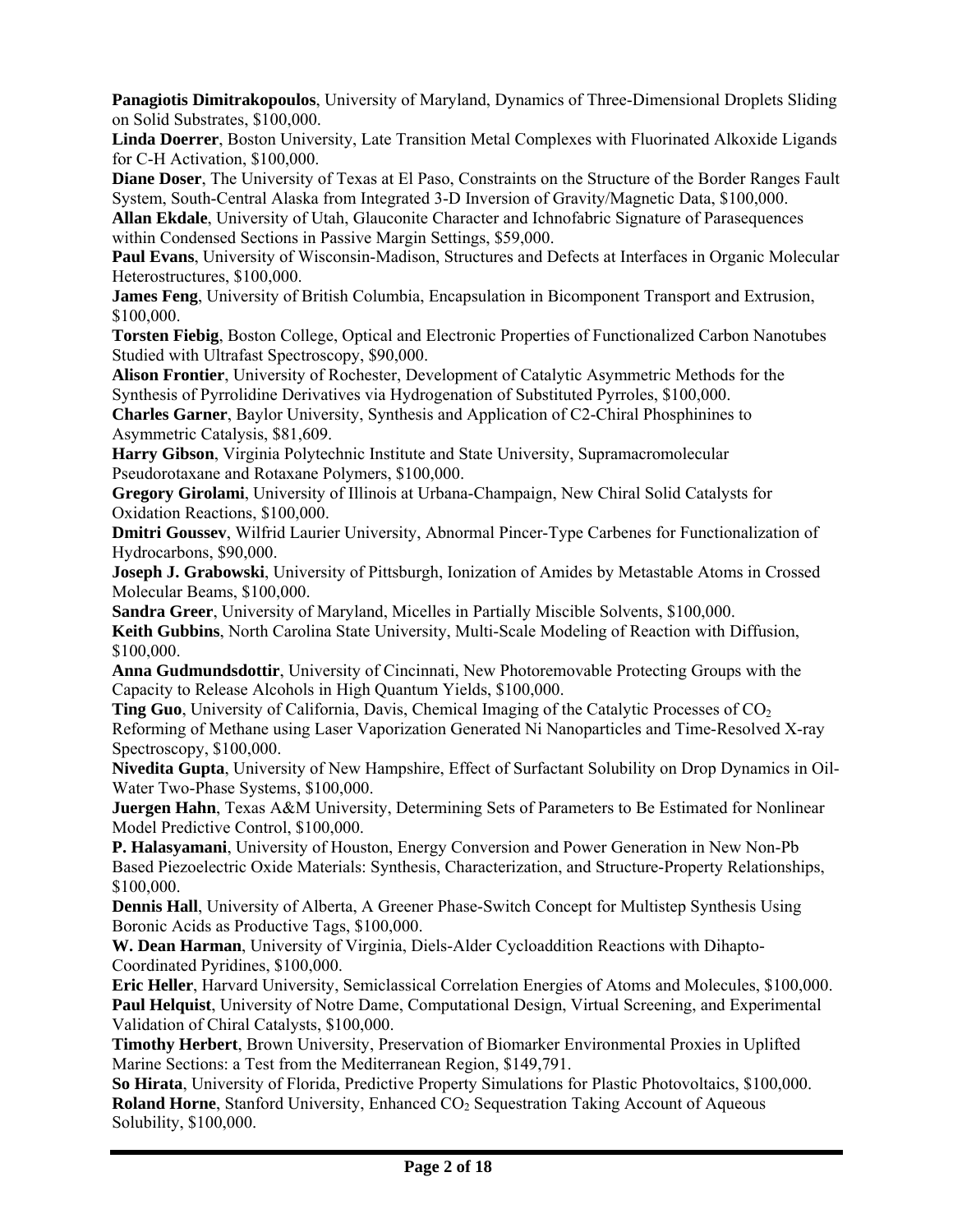**Shaoyi Jiang**, University of Washington, Chemical and Physical Properties of Zwitterionic Polymers, \$100,000.

**Cari Johnson**, University of Utah, Controls on Marginal Marine and Nonmarine Stratigraphic Architecture: New Constraints from the Cretaceous Straight Cliffs Formation, Utah, \$99,900.

**Marc Johnson**, University of Michigan, Terminal Carbide Formation from Fischer Carbenes: A Challenge for Olefin Metathesis and an Opportunity for Carbide Synthesis, \$100,000.

**Scott Johnson**, The University of Maine, Primary Migration of Oil Through Self-Propagating Fractures, \$100,000.

**Thomas Johnson**, University of Minnesota, Duluth, Characterizing Organic Matter in Sediments of a Tropical Rift Lake, \$100,000.

**Cameron Jones**, Monash University, Zeolite Encapsulated Poly(phosphaalkynes): A New Approach to an Elusive Target, \$99,991.

**Christopher Jones**, Georgia Institute of Technology, Catalytic Coupling Moving Beyond Palladium - Exploring Heterogeneous Cu and Au Catalysts in Aromatic C-N and C-O Bond Forming Reactions, \$100,000.

**Linda Kah**, The University of Tennessee, Ocean Circulation, Nutrient Cycling, and the S-Isotope Composition of Early Paleozoic Marine Systems, \$99,188.

**Bart Kahr**, University of Washington, Beyond Specific Rotations, \$100,000.

**Howard Katz**, The Johns Hopkins University, Organic Semiconductor Blends Designed for High Seebeck Coefficient through Fermi Level and Density of States Engineering, \$100,000.

**Alan Kaufman**, University of Maryland, Biomarker Studies of Organic-rich Neoproterozoic Shales from Glaciogenic Successions in Brazil, \$100,000.

**Cameron Kepert**, University of Sydney, Energy Storage in Nanoporous Metal-Organic Framework Materials, \$100,000.

**Michael Kessler**, Iowa State University, ROMP Healing Agent Development for Self-Healing Materials, \$100,000.

**S. King**, Wake Forest University, Synthesis of Hydroxamic Acids through -NOH Insertion of Ketones, \$100,000.

**Simon Klemperer**, Stanford University, Seismic Reflection Characterization of a Core-Complex and Low-angle Normal Fault, and Associated Basin Development, Ruby Mountains, Nevada, \$100,000. **David Kofke**, University at Buffalo, State University of New York, Examination of the Role of Entropy and Defects on the Relative Stability of Molecular Crystals, \$100,000.

**Marisa Kozlowski**, University of Pennsylvania, Formation of Functional Amino Acids via Three-Component Coupling: An Unusual Addition Mode to the Nitrogen of  $\alpha$ -Iminoesters, \$100,000.

**Klaus Lackner**, Columbia University, Electrolysis of Carbon Dioxide in the Production of Sustainable Hydrocarbon Fuels, \$112,111.

**Susan Latturner**, Florida State University, Ion Exchange of Zeolites in Polyethylene Oxide Oligomer Solutions, \$100,000.

**R. Leckie**, University of Massachusetts Amherst, Oligocene-Miocene Eustatic Record of the Northeastern Margin: Linking the Timing and Magnitude of Sea-Level Changes with the Stratigraphic Response and Paleoceanography of the Subtropical Pacific, \$100,000.

**Kevin Lehmann**, University of Virginia, Ultra-Broad Bandwidth Cavity Enhanced Spectroscopy with Application to Study of Combustion, \$100,000.

**Katja Lindenberg**, University of California, San Diego, Energy Propagation in Dense Granular Media, \$100,000.

**Feng Liu**, University of Utah, Strain Engineering of Organic Semiconducting Molecules: A First Principles Study, \$100,000.

**Thomas Livinghouse**, Montana State University, Asymmetric Hydroamination Catalyzed by Non-Metallocene Complexes of the Group III and Group IV Metals, \$100,000.

**Raul Lobo**, University of Delaware, Redox Centers from Brønsted Acid Sites and Defects in H-Zeolites: Formation, Structure and Reactivity in Hydrocarbon Catalysis, \$100,000.

**Michel Louge**, Cornell University, The Role of Erosion at the Head of Turbidity Currents - Experiments and Theory, \$100,000.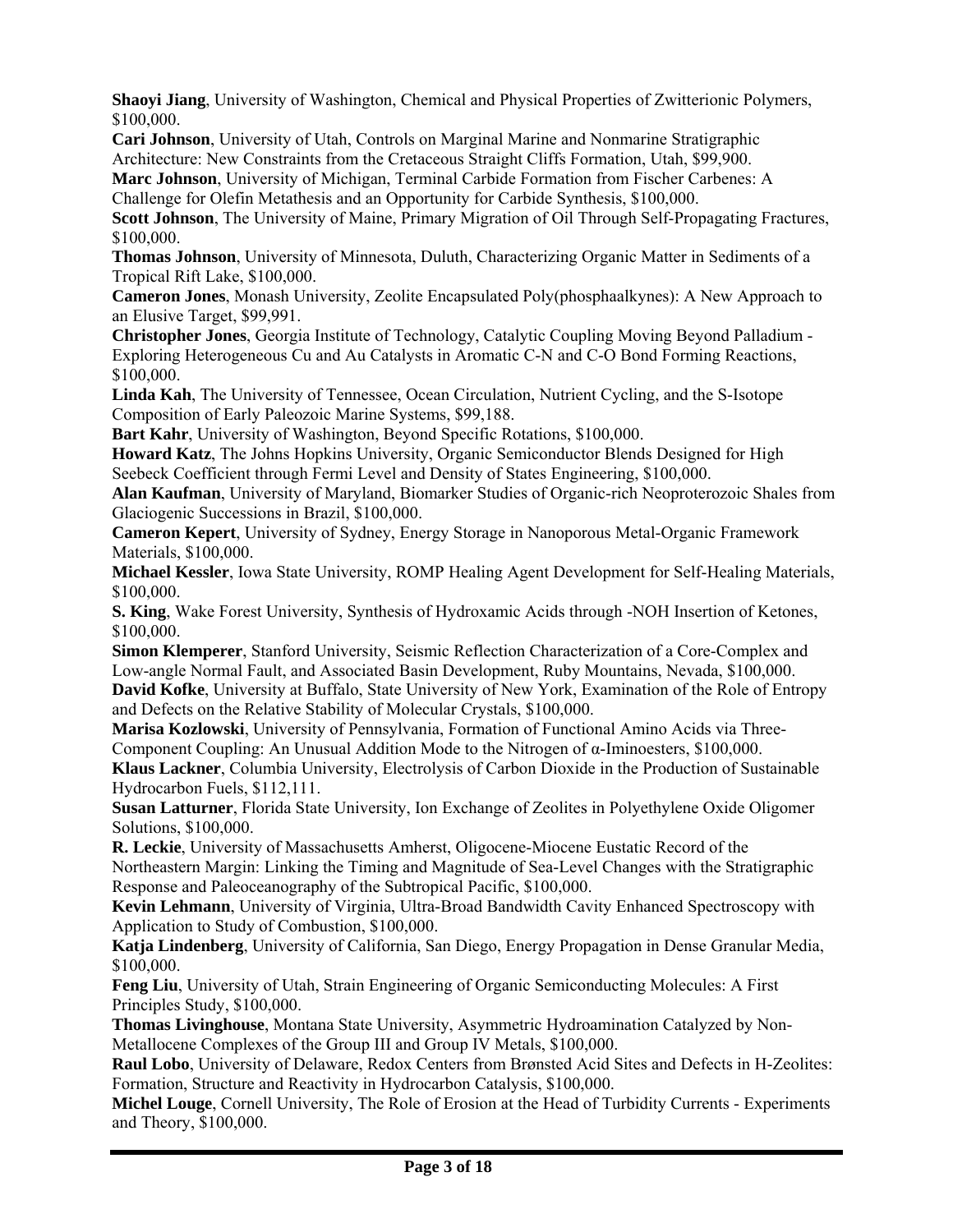**Jennifer Macalady**, The Pennsylvania State University, Microbial Biogeochemistry of Isoprenoid Hydrocarbon Cycling, \$100,000.

**Leonard MacGillivray**, University of Iowa, Natural Ladderane Lipids via Template-Controlled Solid-State Reactions, \$100,000.

**David Martin**, University of Michigan, Bicontinuous Conducting Polymer Cubic Phases, \$100,000. **Stephen Martin**, Virginia Polytechnic Institute and State University, Liquid Crystalline Membranes for Olefin/Paraffin Separations, \$100,000.

**Gregory McKenna**, Texas Tech University, Solid Rheology of Glassy Substances: Polymer and Colloidal Systems, \$100,000.

**George McMechan**, The University of Texas at Dallas, Estimation of True (Angle-dependent) Reflection Coefficients in 3-D Prestack Depth Migration of Seismic Data, \$90,000.

**Kristopher McNeill**, University of Minnesota, Photosensitizer-doped Organic Nanostructures and the Spatial Distribution of Singlet Oxygen, \$100,000.

**Craig Merlic**, University of California, Los Angeles, Oxidative Palladium Coupling Chemistry, \$100,000.

**Stephen Miller**, University of Florida, Replacing Polyvinyl Chloride with Novel Thermoplastics Derived from Natural Gas, \$100,000.

**Robert Moss**, Rutgers, The State University of New Jersey, Reactive Organic Intermediates from Diazirines, \$100,000.

**Daniel Neumark**, University of California, Berkeley, Solvated Electrons in Liquid Jets of Water and Ionic Liquids, \$100,000.

**Paula Noble**, University of Nevada, Reno, Use of Geochemical Proxies to Evaluate Paleosalinity and Carbon Flux in the Bell Canyon Formation, Guadalupe Mountains West Texas, \$62,840.

**Amos Nur**, Stanford University, Quantifying the Links between Geophysical and Geochemical Properties of Organic-Rich Shales, \$100,000.

**Babatunde Ogunnaike**, University of Delaware, Next Generation Regulatory Controller for Chemical Processes, \$100,000.

**Elizabeth Papish**, Drexel University, Novel Water-Soluble N-Heterocyclic Carbene Chelates for Transition Metal Catalysts, \$100,000.

**Robert Pelcovits**, Brown University, Dynamic Anchoring of Liquid Crystals at Fluid Interfaces, \$100,000.

**Charles Perrin**, University of California, San Diego, Reactions of p-Benzynes with Nucleophiles, \$50,000.

**A. Pinkerton**, University of Toledo, Characterization of Actinide - Ligand Bonding, \$100,000. **Vladimir Popik**, University of Georgia, Light-Induced Ketonization - Elimination Reaction of Enol Forms of Gamma- and Delta- Hydroxy Ketones, \$100,000.

**Edward Quitevis**, Texas Tech University, Understanding the Role of Nanostructural Organization in the Intermolecular Dynamics of Room Temperature Ionic Liquids, \$100,000.

**Thomas Rauchfuss**, University of Illinois at Urbana-Champaign, Organometallic Chemistry of Methanogenesis: Modeling the Fe(CO) $_2$ -GP Cofactor in the Enzyme Hmd, \$100,000.

**Gregory Ravizza**, University of Hawaii at Manoa, A Refined Chronology of Late Eocene to Late Oligocene Coral Reefs: Implications for Coral Calcification Under a Regime of Declining Atmospheric Carbon Dioxide and Changing Ocean Chemistry, \$150,000.

**Alejandro Rey**, McGill University, Computational and Topological Modeling of Mesophase Carbon Composites, \$100,000.

**Yair Rosenthal**, Rutgers, The State University of New Jersey, Assessing the Potential of B/Ca in Planktonic Foraminifera as a Proxy of Seawater pH: a Sediment Trap Calibration, \$99,563.

**Nita Sahai**, University of Wisconsin-Madison, Effect of Organic-Mediated Water Restructuring In Modifying Mineral Precipitation Rates, \$100,000.

**Roberto Sanchez-Delgado**, City University of New York, Brooklyn College, Heterolytic Activation of Hydrogen Promoted by Ruthenium Nanoparticles on Poly(vinylpyridine) and Hydrogenation of Aromatic Compounds, \$100,000.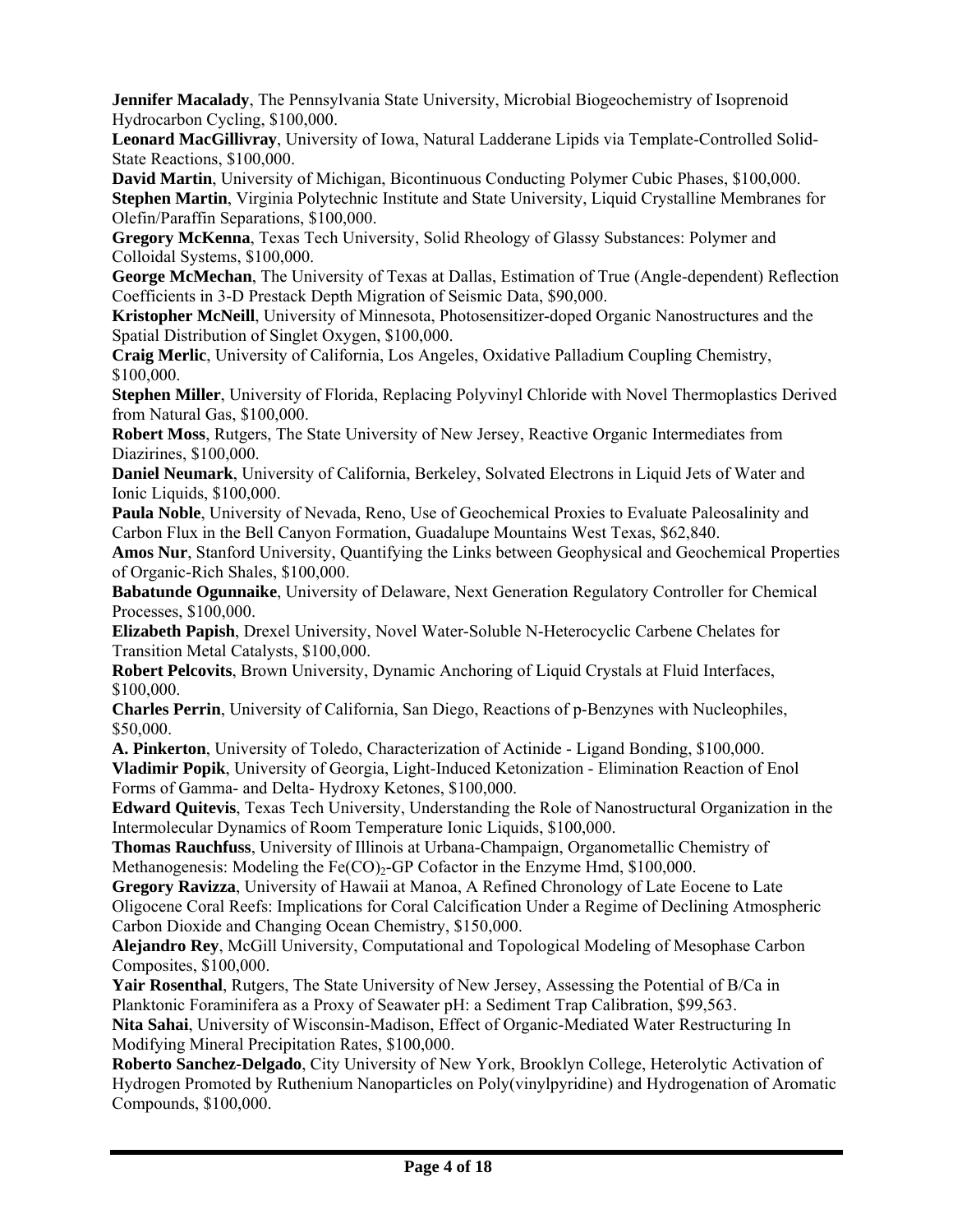**Daniel Schwartz**, University of Colorado, Single-Molecule Studies of Surfactant Dynamics at the Oil/Water Interface, \$100,000.

**Thomas Seery**, University of Connecticut, Dynamic Light Scattering from Light Absorbing Solutions, \$100,000.

**Shahab Shamsi**, Georgia State University, Synthesis Characterization and Fundamental Studies of Novel Chiral Ionic Liquid and Their Polymers, \$100,000.

**John Shaw**, Harvard University, New Approaches to 3D Structural Restorations Using Mechanical Constraints for Improved Petroleum Trap and Reservoir Characterizations, \$100,000.

**Robert Sheridan**, University of Nevada, Reno, Multiplicity Control in Carbenes Aided by the Trifluoromethyl Group, \$100,000.

**Robert Sherrell**, Rutgers, The State University of New Jersey, Development and Application of a Direct Coral Proxy for Surface Water Phosphate in the Paleo-Ocean, \$100,000.

**T. Stack**, Stanford University, Click-On SBA-15: Efficient Variable Loading of Oxidation Catalysts in Porous Silica, \$100,000.

**James Tanko**, Virginia Polytechnic Institute and State University, 'Radically' Green Approaches To Hydrocarbon Functionalization Via Allyl Transfer, \$100,000.

**Andrew Teplyakov**, University of Delaware, Role of Specific Reactive Sites on Silicon Nitride Surface in Catalysis of Isomerization and Addition Reactions, \$100,000.

**Robert Tilton**, Carnegie Mellon University, Miktoarm Star Copolymer Interfacial Activity and Emulsion Stabilization, \$100,000.

**Michael Trenary**, University of Illinois at Chicago, Transmission Infrared Studies of Hydrogen Storage Materials, \$100,000.

**Ophelia Tsui**, Boston University, Shear Modulus of a Molten Polymer Brush, \$100,000.

**Chris Van de Walle**, University of California, Santa Barbara, First-Principles Studies of Water Splitting at Semiconductor and Oxide Surfaces, \$100,000.

**Paul Van Tassel**, Yale University, Polyelectrolyte Adsorption at the Conducting Interface: A Simulation Study, \$100,000.

**Igor Vasiliev**, New Mexico State University, Core-Shell Heterostructures for Photovoltaic Energy Conversion, \$99,701.

**John Walz**, Virginia Polytechnic Institute and State University, Stability Behavior of Clay/Nanoparticle Suspensions, \$100,000.

**Qing Wang**, The Pennsylvania State University, Synthesis of Novel Cross-Linked Fluoropolymer Networks and Nanocomposites with High Thermal Stability and Proton Conductivity, \$100,000.

**Eric Weeks**, Emory University, Using Emulsions to Study the Physics of Two-Dimensional Frictionless Granular Materials, \$100,000.

**Paul Wenthold**, Purdue University, Mass Spectrometric Studies of Hydrophobic Interactions in Binary Clusters, \$100,000.

**Dorthe Wildenschild**, Oregon State University, Biosurfactant Enhanced Oil Recovery: A Pore-Scale Investigation of Interfacial and Microbial Interactions, \$143,552.

**Uta Wille**, University of Melbourne, Development of New Pathways for the Oxidative Transformation of Alkynes into Highly Reactive Carbonyl Compounds., \$50,000.

**Evan Williams**, University of California, Berkeley, Gaseous Nanodrop Calorimetry: Hydrogen Atom Generation and an Absolute Potential for the Standard Hydrogen Electrode, \$100,000.

**John Wolfe**, University of Michigan, New Synthetic Methods Involving Wittig Rearrangement Processes, \$100,000.

**Judith Yang**, Stevens Institute of Technology, Methanol Oxidation by Copper Catalysts Investigated by In-Situ UHV-TEM, \$100,000.

**An Yin**, University of California, Los Angeles, Investigating the Mechanics of V-shaped Conjugate Strike-slip Systems and Implications for Hydrocarbon Exploration, \$94,023.

**Giovanni Zangari**, University of Virginia, Materials and Architectures for Highly Efficient Photoelectrochemical Solar Cell Devices, \$100,000.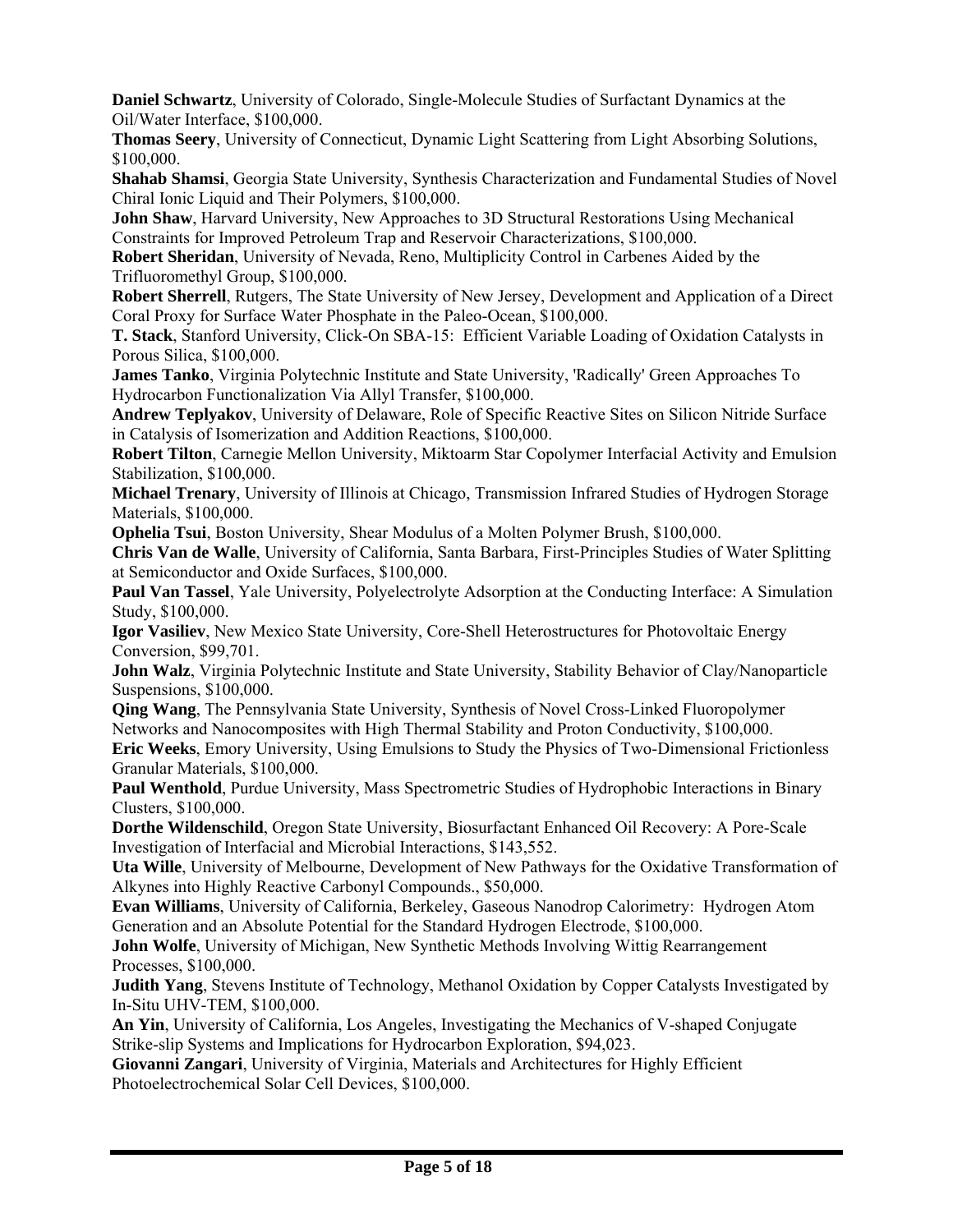#### **Type B Awarded to Faculty in Non-Ph.D.-Granting Departments**

**Scott Bur**, Gustavus Adolphus College, Diels-Alder Reactions of Silyloxy Furans: Scope and Limitations, \$65,000.

**Sylvain Canesi**, Universite du Quebec a Montreal, Cycloaddition Reactions for the Formation of Indolines, Indoles and Benzofurans, and Subsequent Functionalization Reactions, \$64,800.

**Catherine Clark**, Chapman University, Solution Medium Effects on the Kinetics and Mechanism of Photolysis of Polycyclic Aromatic Hydrocarbons in Aqueous Medium, \$64,681.

**Andrew Craft**, University of Hartford, Effects of Mechanical Stress on the Phase Stability in Metal-Hydrogen Systems, \$65,000.

**Emanuele Curotto**, Arcadia University, Can Nitrogen Offer a Different Perspective on the Hydrogen Storage Problem? ( $NH<sub>3</sub>$ )n- $(H<sub>2</sub>)$ m Clusters from Cryogenic Storage as Novel Fuels, \$63,500.

**Nancy Dopke**, Alma College, Synthesis, Characterization, and Reactivity of Platinum/ Ruthenium Heterometallic Complexes, \$61,000.

**Michael Everest**, George Fox University, Interaction of Polyoxometallates with Organically-Modified Silica, \$65,000.

**Mark Forman**, Saint Joseph's University, Pentacyclo<sup>[4.3.0.0(2.4).0(3.8).0(5.7)]non-4-ene: Synthesis,</sup> Reactivity, Matrix Isolation Spectroscopy, Calculations, and Physical Study of Reaction Products, \$65,000.

**Robert Francis**, California State University, Long Beach, Development of a Young Pull-Apart Basin in the California Continental Borderland: High-resolution Seismic Reflection Profiling of San Pedro Basin, \$64,936.

**Alan Gengenbach**, University of Wisconsin-Eau Claire, Fundamental Studies of Metalloporphyrin Catalyzed Oxidation of Dibenzothiophenes, \$60,420.

**Aaron Hartel**, Winthrop University, Preparation of Mannich Bases and Their Corresponding Silyl Enol Ethers from 2-Acylaziridines, \$65,000.

**Shawn Hitchcock**, Illinois State University, Beta-Hydroxysalicylhydrazones: Chiral, Non-racemic Tridentate Catalysts for Asymmetric Synthesis, \$65,000.

**Bruce Hrnjez**, Yeshiva University, Solvent Effects in Supercritical Fluids, \$65,000.

**Bilal Kaafarani**, American University of Beirut, Design and Synthesis of Novel Pyrene Discotics and Their Investigation in Organic Photovoltaic Cells, \$65,000.

**Matthew Kirby**, California State University, Fullerton, A Combined Geophysical and Lithostratigraphical Investigation of a Young Pull-Apart Basin: Evaluating the Relationship Between Basin Sedimentation, Late-Quaternary Climate Change, and Tectonics (Lake Elsinore, Southern California), \$65,000.

**Darius Kuciauskas**, Rowan University, Porphyrin Nanostructures as Light Harvesting Antennas for Dye-Sensitized Solar Cells, \$65,000.

**Robert LaDuca**, Michigan State University, Synthesis, Structural Determination, and Physicochemical Property Studies of Novel Coordination Polymers Incorporating Kinked and Hydrogen-Bonding Capable Bifunctional Organodiimines, \$64,200.

**Phyllis Leber**, Franklin and Marshall College, Fundamental Studies on the Nature of Diradical Intermediates in [1,3] Carbon Migrations of Bicyclic and Tricyclic Vinylcyclobutanes, \$65,000. **Brian Linton**, College of the Holy Cross, Hydrogen Bonding Peptides as Asymmetric Catalysts, \$60,000.

**Anna Martini**, Amherst College, Powder River Basin Coalbed Methane: Pathways and Rates of Microbial Gas Generation, \$65,000.

**Robert Mathers**, Pennsylvania State University, New Kensington Campus, Polymerizing Alkenes with Polar Functional Groups: New Polymerization Methods for Functional, Hyperbranched Fuel Additives with Ester, Ether, and Amide Linkages, \$65,000.

**Erik Melchiorre**, California State University, San Bernardino, Isotopic Identification of Ion Sources, Spatial Distribution, and Temporal Development of Biogenic Secondary Minerals Within Porous Rocks, \$65,000.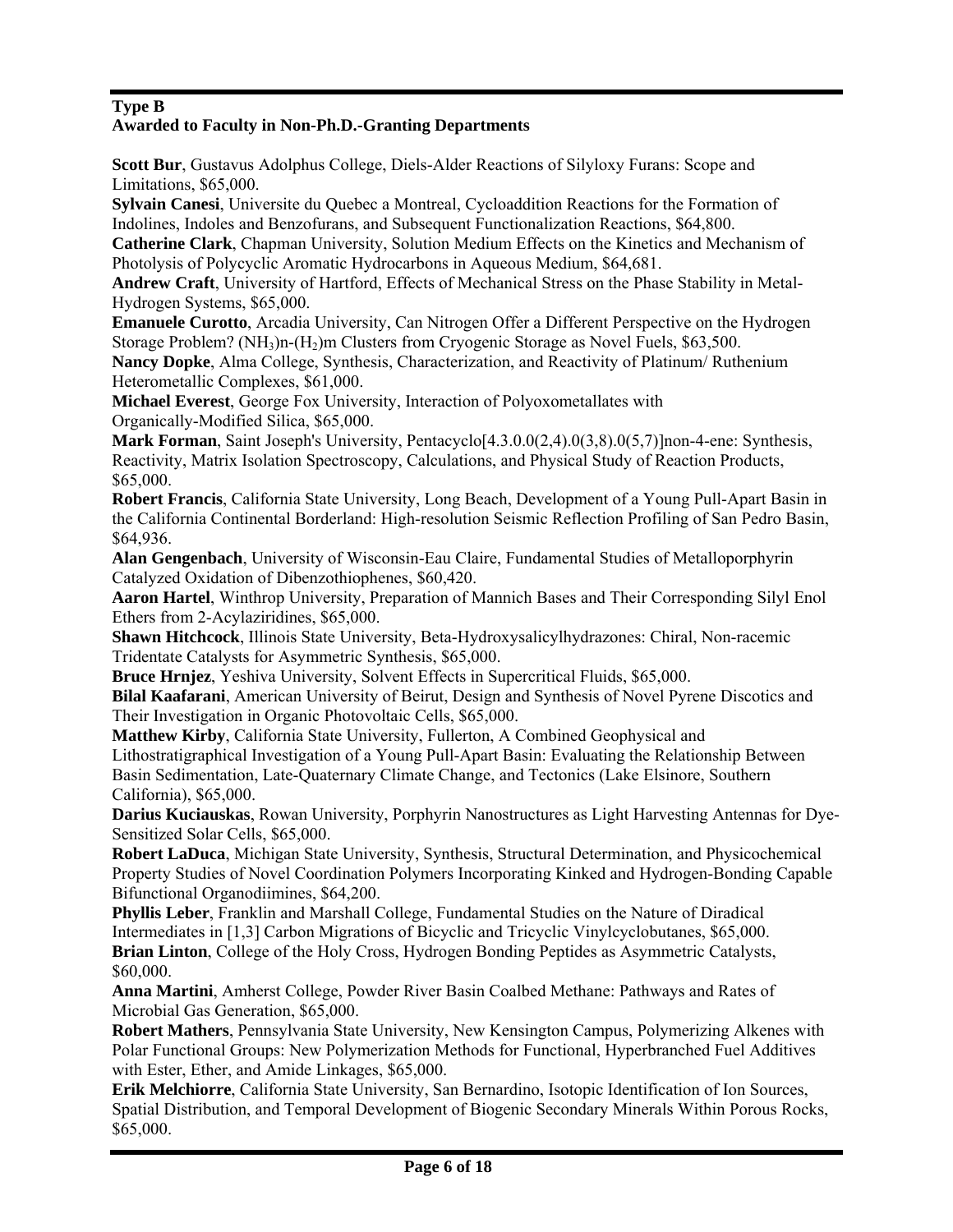**Jennifer Morford**, Franklin and Marshall College, Mechanisms of Molybdenum Accumulation in the Solid Phase: The Influence of Organic Molecules, \$65,000.

**Frank Peiris**, Kenyon College, Photonic Crystals-based Hybrid Structures for Laser and Photovoltaic Applications, \$65,000.

**Marc Perry**, University of Alaska, Anchorage, N-Heterocyclic Carbenes in Iron-Catalyzed Cross-Coupling Reactions, \$65,000.

**Ilya Polishuk**, Ariel University Center of Samaria, A Novel Theoretically-Based Approach for Developing Equation of State Models, \$44,000.

**Donald Prothero**, Occidental College, Magnetic Stratigraphy of the Miocene-Pliocene Etchegoin Group of the Western San Joaquin Basin, California, \$65,000.

**T. Puckett**, University of North Alabama, Tectonic Evolution of the Caribbean Basin and Gulf of Mexico: Constraints from the Paleobiogeography of Greater Antillean Late Cretaceous Ostracodes, \$65,000.

**Dion Rivera**, Central Washington University, In Situ Spectroscopic Studies of the Behavior of Polyelectrolyte/Surfactant Mixtures at the Water/TiO<sub>2</sub> Interface Using Attenuated Total Internal Reflection Fourier Transform Infrared Spectroscopy (ATR-FTIR) and Multivariate Least Squares Data Analysis., \$65,000.

**Michael Salazar**, Union University, The Development of Accelerated Molecular Dynamics for Complex Gas-Phase Reactive Systems, \$65,000.

**Bruce Selleck**, Colgate University, Integrated Study of the Root Zones of Hydrothermal Dolomite Reservoir Systems, \$65,000.

**Krzysztof Slowinski**, California State University, Long Beach, Electrical Conductivity of Molecular Assemblies, \$65,000.

**John Spence**, California State University, Sacramento, Synthesis, Thermal, and Photochemical Reactivity of Highly Conjugated Enediynes, \$65,000.

**David Taylor**, Indiana University Southeast, Investigation of Source Material for the Proposed Jurassic - Cretaceous/Tertiary Angiosperm Biomarker Bicadinane, in Parallel to Known Angiosperm Lineage Biomarker Oleanane, \$65,000.

**Mark Vitha**, Drake University, Fundamental Studies of the Solvatochromism of Hemicyanine Dyes and Their Application to Characterize Micelles Used to Enhance Oil Recovery, \$63,000.

**Adam Woods**, California State University, Fullerton, Productivity and Environmental Conditions Following the Permian-Triassic Mass Extinction: Lower Triassic Rocks from the Western Canada Sedimentary Basin, \$65,000.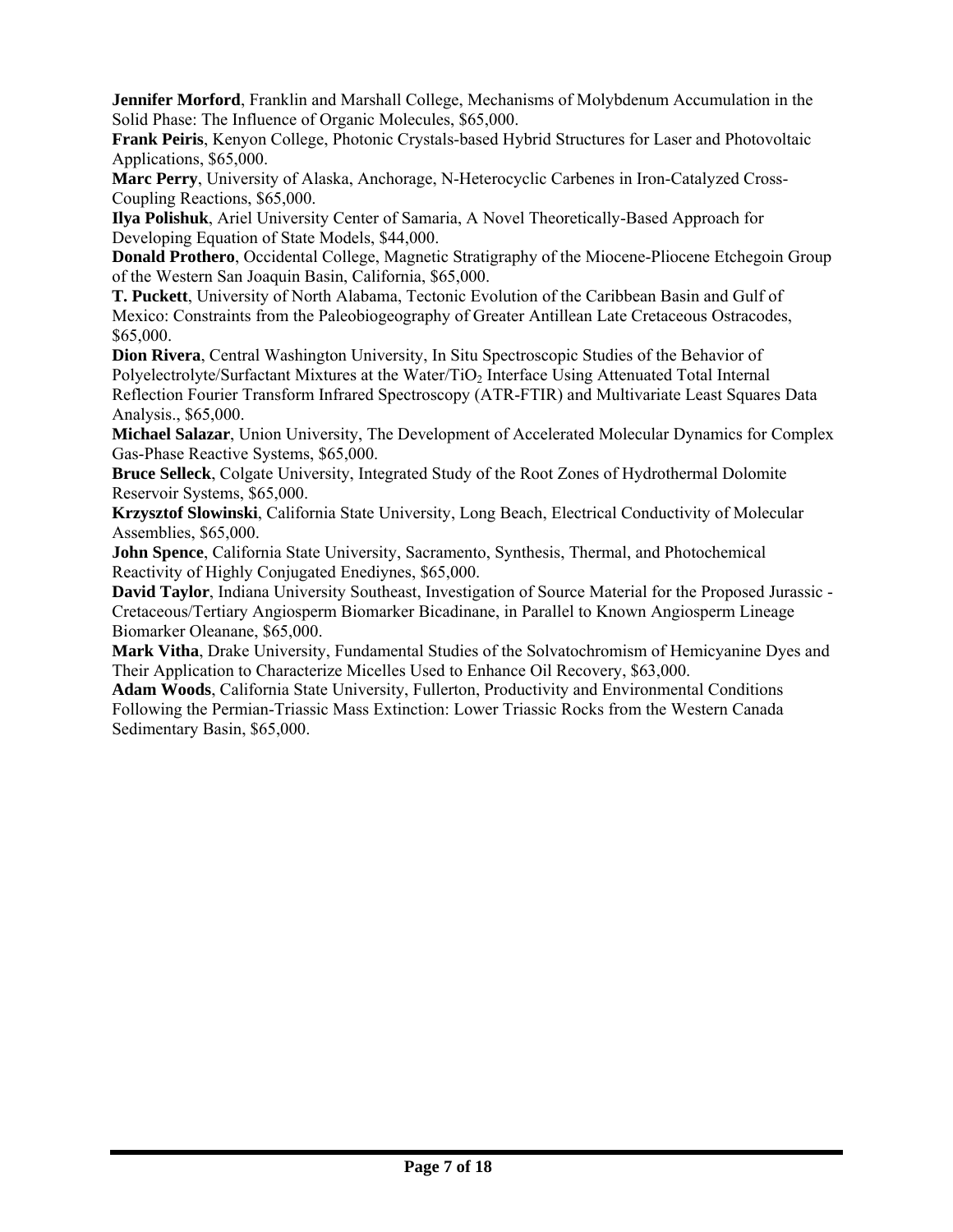### **Type G**

### **Starter Grants Awarded to Faculty in Ph.D.-Granting Departments**

**Neal Abrams**, SUNY College of Environmental Science and Forestry, Synthesis of Novel Oxynitride Structures by Soft Chemical Routes, \$50,000.

**Aleksei Aksimentiev**, University of Illinois at Urbana-Champaign, Molecular Dynamics Study of Flow-Induced Desorption in Water-Oil-Sand Mixtures., \$50,000.

**Aaron Aponick**, University of Florida, Harnessing the Reactive Intermediates of Catalytic-Heterofunctionalization, \$50,000.

**Aravind Asthagiri**, University of Florida, Multi-Scale Modeling of the Evolution of Oxygen Phases on Pt Surfaces Under Realistic Reactive Conditions, \$50,000.

**Dilipkumar Asthagiri**, The Johns Hopkins University, Molecular Basis of Tetrahydrofuran-Induced Enclathration, \$50,000.

**Valeri Barsegov**, University of Massachusetts Lowell, Computer Simulation Studies of Forced Rupture Kinetics of 'Hydrophobic Bonds' Between Hydrocarbon Chains, \$50,000.

**Theodore Betley**, Harvard University, High Oxidation State, Late Transition Metals Featuring Metal-Ligand Multiple Bonds: Strategies for Sequential C-H Bond Activation and Functionalization, \$50,000. **Svilen Bobev**, University of Delaware, Synthesis, Structural Characterization and Property Optimization of Novel Antimonides and Bismuthides – Promising Materials for Thermal-to-Electric Energy Conversion, \$50,000.

**Michael Bockstaller**, Carnegie Mellon University, Effect of Asymmetric Block Polydispersity on the Structure Formation and Mechanical Properties of Diblock Copolymers, \$50,000.

**Stanko Brankovic**, University of Houston, Structure - Property Relation of Monolayer Catalysts Obtained by Galvanic Displacement of Underpotentially Deposited Monolayers, \$50,000.

**Matthias Brewer**, University of Vermont, Fundamental Studies and Synthetic Applications of the Reaction of Hydrazones with 'Activated' Dimethyl Sulfoxide, \$50,000.

**Jeffrey Catalano**, Washington University, Iron Oxide Morphology and Composition as Possible Indicators of Sedimentary Redox Cycling, \$50,000.

**Kevin Cavicchi**, The University of Akron, Investigation of the Relationships Between the Morphology and Transport Properties of Sulfonated Block Copolymers Containing Glassy Hydrophobic Blocks, \$50,000.

**Liwei Chen**, Ohio University, Mechanism of Dielectric Property-Based Separation of Carbon Nanotubes, \$50,000.

**Peng Chen**, Cornell University, Single Au-Nanoparticle Catalysis at Single-Turnover Resolution, \$50,000.

**Yong Chen**, Purdue University, Experimental Studies of Graphene: Material Properties and Hydrogen Adsorption, \$50,000.

**Eric Cochran**, Iowa State University, Thermodynamics of Layered-Silicate/Block Copolymeric Nanocomposites via Self-Assembly, \$50,000.

**Steven Corcelli**, University of Notre Dame, Computational Studies of Hydrogen-Bond Dynamics in Methanol and Ethanol Probed by Ultrafast Infrared Spectroscopy, \$50,000.

**Christopher Douglas**, University of Minnesota, Development of Carbon-Carbon Bond Activation for Organic Synthesis, \$50,000.

**Sergei Dzyuba**, Texas Christian University, Ionic Liquid-Assisted Gelation of Organic Solvents, \$50,000.

**Hani El-Kaderi**, Virginia Commonwealth University, Synthetic Routes to Porous Polymers Containing Borazine and Diazaborole Building Blocks, \$50,000.

**Joshua Figueroa**, University of California, San Diego, Chelating Pyridyl Disulfide Ligands as Redox Modulators for Aerobic Oxidation, \$50,000.

**Rebecca Flowers**, University of Colorado, Targeted Geological Studies to More Rigorously Test Radiation Damage Control on Apatite (U-Th)/He Dates, \$50,000.

**Pu-Xian Gao**, University of Connecticut, A Systematic Study on Vapor-liquid-solid (VLS) Growth Process of Metal Oxide Nanodendrites, \$50,000.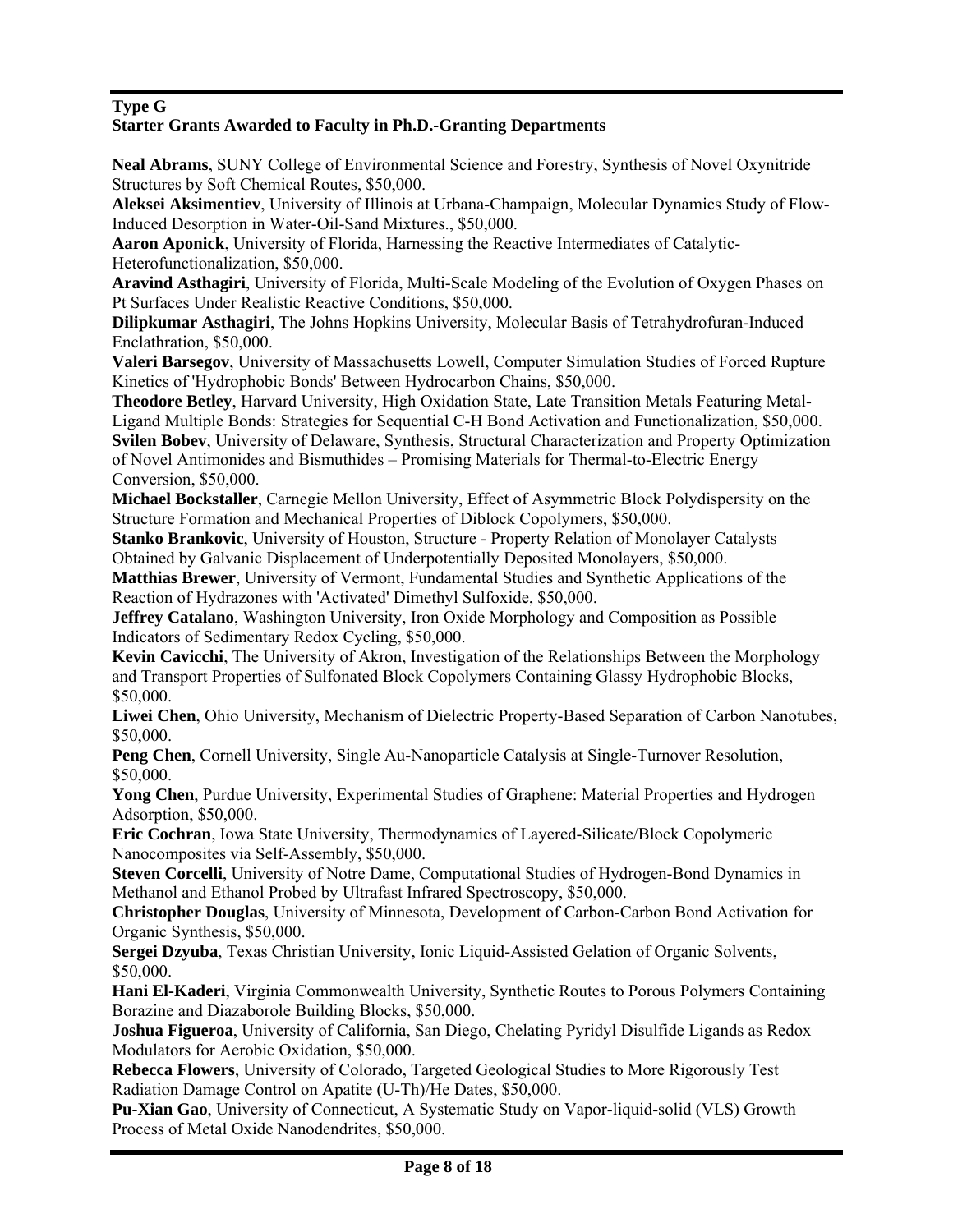**Reza Ghiladi**, North Carolina State University, Engineering Proteins for Facile Removal of Petroporphyrins from Crude Oil, \$50,000.

**Brady Gibbons**, Oregon State University, Advanced Transparent Conducting Materials for Thin Film Solar Cells, \$50,000.

**Yi Gu**, Washington State University, Effects of Hydrogen-Surface Interactions on Photogenerated Electron Diffusion in Zinc Oxide Nanowires, \$50,000.

**Christopher Hartley**, Miami University, Graphene Nanoribbons: Synthesis and Self-Assembly of Nanostructured Materials, \$50,000.

**Michael Hickner**, The Pennsylvania State University, Nanoporous Poly(aniline) Membranes for Size-Selective Separations, \$50,000.

**Saswata Hier-Majumder**, University of Maryland, Capillary Tension in Reactive Two-Phase Flow, \$50,000.

**Zhangshuan Hou**, University at Buffalo, State University of New York, Evaluating Overburden Impacts on Geophysical Responses and Their Applicability in Deep Water Reservoir Characterization Through Inverse and Forward Modeling, \$50,000.

**Jiaxing Huang**, Northwestern University, Organic Nanowires: Morphological Engineering for Controlled Solid State Polymerization, \$50,000.

**George Huber**, University of Massachusetts Amherst, Biofuel Production by Aqueous-Phase Hydrogenation: A Combined Experimental and Theoretical Approach to Developing Improved Catalysts, \$50,000.

**Elon Ison**, North Carolina State University, Iridium (III) Complexes for Aerobic Oxidation, \$50,000. **Peng Jiang**, University of Florida, Templated Subwavelength-Structured Antireflection Coatings for High-Efficiency Crystalline Silicon Solar Cells, \$50,000.

**Shi Jin**, City University of New York, College of Staten Island, Structure Engineering of Side Chain Perylene Tetracarboxylic Diimide Diblock Copolymers, \$50,000.

**Rajesh Khare**, Texas Tech University, Solvent-Temperature Superposition Rules for Predicting the Rheology of Wormlike Micellar Fluids, \$50,000.

**Robert Klie**, University of Illinois at Chicago, Using Atomic-Resolution Z-Contrast Imaging and Electron Energy-Loss Spectroscopy to Study the Role of Transition-Metal Promoters in Co-Based Fischer-Tropsch Heterogeneous Catalysts, \$50,000.

**Marc Knecht**, University of Kentucky, Biomimetic Synthesis of Heterogeneous Catalysts, \$50,000. **Suneel Kodambaka**, University of California, Los Angeles, In Situ Electron Microscopy Studies of the Kirkendall Effect in Small Clusters, \$50,000.

**LaShanda Korley**, Case Western Reserve University, Hierarchically-Assembled Segmented Polyurethanes: Mechanical Reinforcement in a Multi-Phase Elastomeric System, \$50,000.

**Delmar Larsen**, University of California, Davis, Characterizing and Directing the Initial Dynamics in Multi-Component Solar Powered Water Splitting Inorganic Photocatalysts, \$50,000.

**Kenneth Lau**, Drexel University, Chemical Vapor Deposition Design and Synthesis of Polymers for Alternative Energies, \$50,000.

**Taehun Lee**, City University of New York, City College, Effects of Air Pressure and Wettability on Drop Impact on Dry Surfaces, \$50,000.

**Heather Lewandowski**, University of Colorado, Energy Transfer in a Trapped Gas of NH Molecules, \$50,000.

**Liang-shi Li**, Indiana University, A New Type of Discotic Liquid Crystals for Organic Solar Cells, \$50,000.

**Matthew Liberatore**, Colorado School of Mines, Nanoscale Characterization for Improving Turbulent Drag Reduction with Polymers, \$50,000.

**Jianbo Liu**, City University of New York, Queens College, Gas-Phase Reverse Micelles: Formation, Structure and Application, \$50,000.

**Ryan Looper**, University of Utah, Addition-cycloisomerization of Propargylcyanamides; Efficient Access to the 2-aminoimidazole Core, \$50,000.

**Vassiliy Lubchenko**, University of Houston, Charge Transfer in Amorphous Photovoltaics and Energy Storage Media, \$50,000.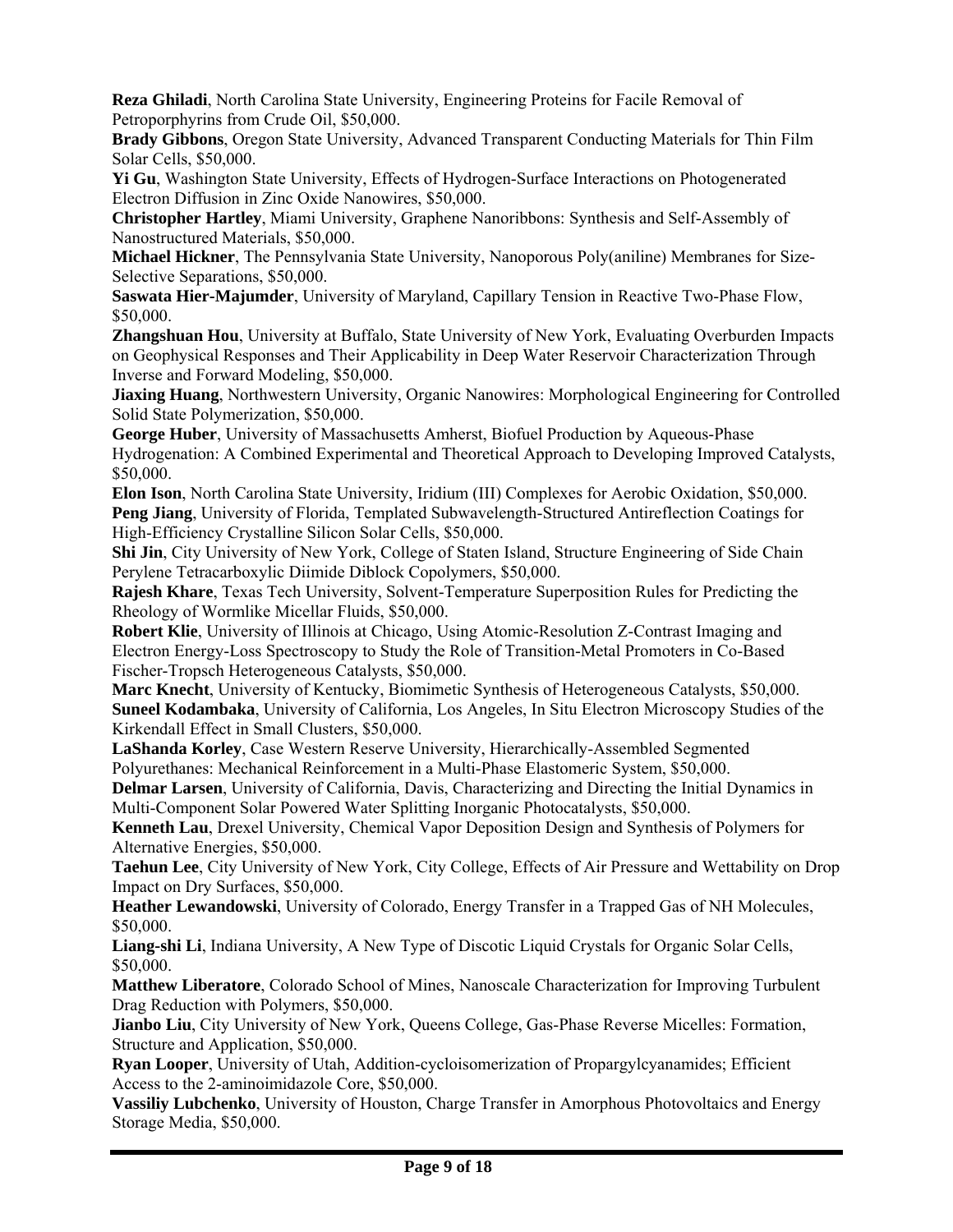**Norman Mannella**, The University of Tennessee, Spectroscopic Studies of Thermoelectric Transition Metal Oxides, \$50,000.

**Lindsay McHenry**, University of Wisconsin-Milwaukee, Element Mobility During Zeolitic Alteration of Volcanic Ash: Implications for Tephra Correlation in Sedimentary Basins, \$50,000.

**Anne McNeil**, University of Michigan, Nickel-Catalyzed Polymerizations: Mechanistic Studies and New Reaction Development, \$50,000.

**Julia Medvedeva**, Missouri University of Science and Technology, Earth-Friendly Transparent Conducting Oxides From First-Principles Investigations: Calcium Aluminates, \$50,000.

**Dennis Meng**, Michigan Technological University, Demulsification of Water-Oil Emulsion by Nano-Structured Surfaces, \$50,000.

**Matthew Meyer**, University of California, Merced, Intramolecular and Intermolecular Kinetic Isotope Effects for Highly Stereoselective Oxazaborolidine Catalyzed Reductions, \$50,000.

**Bahram Moasser**, Georgetown University, Aqueous Metal-Ligand Bifunctional Hydrogenation of Carbon Dioxide, \$50,000.

**Andrew Moran**, University of North Carolina at Chapel Hill, Ultrafast Dynamics of Photoinduced Charge Injection in Dye-Sensitized Single Wall Carbon Nanotubes, \$50,000.

**Dane Morgan**, University of Wisconsin-Madison, Ab Initio Modeling of Fast Oxygen Conductors for Solid Oxide Fuel Cells, \$50,000.

**Stephen Moysey**, Clemson University, The Use of Electrical Measurements to Investigate Multiphase Flow Channeling During Reservoir Production, \$50,000.

**Oscar Navarro**, University of Hawaii at Manoa, Synthesis of Polymers for Photovoltaic Cells by Cross-Coupling Reactions Mediated by NHC-Palladium Complexes (NHC = N-Heterocyclic Carbene), \$50,000. **Ryan O'Hayre**, Colorado School of Mines, Catalyst Engineering Using Suport-Dopant Modification: Towards Intelligent Design of Catalyst Systems, \$50,000.

**Wendy Panero**, The Ohio State University, Carbon Sequestration in the Earth's Mantle, \$50,000. **Garegin Papoian**, University of North Carolina at Chapel Hill, Investigating Topological Transitions Among Soft Mesoscopic Structures in Microemulsions with All-Atom and Coarse-Grained Simulations, \$50,000.

**Weiqun Peng**, George Washington University, Tracer Diffusion in Polymer Gels: Quenched Randomness and Thermal Fluctuations, \$50,000.

**Janice Phillips**, The University of Southern Mississippi, Effect of Naphthenic Acids on the Dielectric Response, Particle Aggregation, and Sedimentation Behavior of Asphaltene Suspensions, \$50,000. **Danilo Pozzo**, University of Washington, Interfacial Structure and Stability of 'Pickering Emulsions' Subjected to Freeze-Thaw Cycling, \$50,000.

**Nikolai Priezjev**, Michigan State University, Numerical Modeling of Fluid Droplet Spreading and Contact Angle Hysteresis, \$50,000.

**Weilin Qu**, University of Hawaii at Manoa, Investigation of Flow Boiling Heat Transfer to Binary Mixtures in Micro-Channels, \$50,000.

**Subramanian Ramakrishnan**, Florida State University, Latex Composite Ultrafiltration Membranes, \$50,000.

**Markus Raschke**, University of Washington, Ultrahigh Spatial Resolution Infrared Spectroscopic Imaging of the Phase Behavior of Block-Copolymer Nanostructures, \$50,000.

**Sundeep Rayat**, Kansas State University, Substituent Effects on the Photochemistry of 1,4-Disubstituted Tetrazolethiones, \$50,000.

**Alan Rempel**, University of Oregon, Hydrate Distribution, Dissociation, and Growth in Sediments, \$50,000.

**Nathaniel Rosi**, University of Pittsburgh, DNA-Derived Building Blocks for the Construction of Porous Metal-Organic Framework Materials, \$50,000.

**Daniel Seidel**, Rutgers, The State University of New Jersey, Binuclear Metal Complexes as Asymmetric Catalysts, \$50,000.

**Jared Shaw**, University of California, Davis, Catalytic Alpha-Functionalization of Alkyl Nitriles, \$50,000.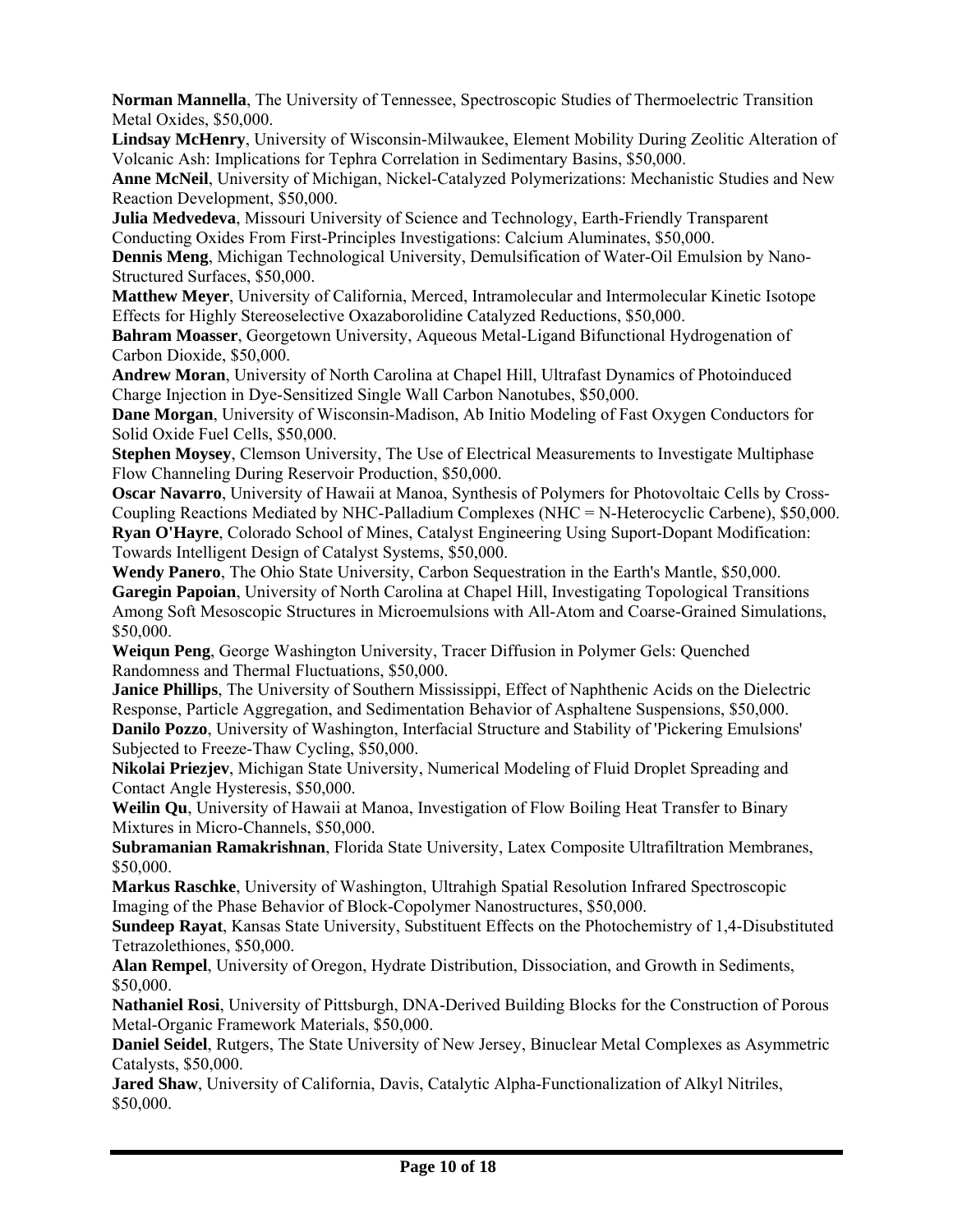**Xiaodong Shi**, West Virginia University, Development of Chiral Lewis Base as Novel Nucleophilic Catalysts and Their Application in Asymmetric Synthesis, \$50,000.

**Zuzanna Siwy**, University of California, Irvine, Measuring Ion Currents Carried by Ionic Liquids in Nanopores of Well-defined Geometry and Surface Chemistry, \$50,000.

**Scott Snyder**, Columbia University, The Development of New Halogenation Reactions of Broad Utility, \$50,000.

**Pablo Sobrado**, Virginia Polytechnic Institute and State University, Studies on Group 5 Diiron Monooxygenases: Insight into the Mechanism of Regulation of the Diiron Center, \$50,000.

**Corey Stephenson**, Boston University, Synthesis of Chiral Allenyl Ethers: Memory of Chirality in the Cyclization Reactions of Oxyallyl Cations, \$50,000.

**Ying Sun**, State University of New York at Binghamton, Effect of External Flow Fields on Self-Assembly of Colloidal Suspensions: Modeling and Experiments, \$50,000.

**Izabela Szlufarska**, University of Wisconsin-Madison, Atomistic Simulations of Tribological Properties of Ultra-Nanocrystalline Diamond, \$50,000.

**Yayoi Takamura**, University of California, Davis, Superlattices of Perovskite Structured Materials for Solid Oxide Fuel Cells, \$50,000.

**Dimitri Talapin**, University of Chicago, Solution-Processed Inorganic Semiconductors for Thin-Film Photovoltaics, \$50,000.

**Weiping Tang**, University of Wisconsin-Madison, Catalytic Enantioselective Halogenation of Olefins, \$50,000.

**Michael Tauber**, University of California, San Diego, Terahertz Time-Domain Spectroscopy of Organic Molecular Films, \$50,000.

**Michael Taylor**, University of Kansas, Evolution of Active Extensional Basins in the Hinterlands of Orogenic Plateaus; Implications for Petroleum Reservoir Exploration, \$50,000.

**Alexei Tivanski**, University of Iowa, Fundamental Investigations of the Molecular Basis of Conductance in Flexible Polymer/Metal Nanostructures, \$50,000.

**Mesfin Tsige**, Southern Illinois University at Carbondale, Surface Properties of Fluorinated and Semifluorinated Alkanes, \$50,000.

**Remke Van Dam**, Michigan State University, Three-Dimensional Stratigraphic Models of Sedimentary Deposits Using Full-Resolution Ground-Penetrating Radar, \$50,000.

**Latha Venkataraman**, Columbia University, Understanding Electronic and Thermal Transport at the Single Molecule Scale, \$50,000.

**Alexey Vertegel**, Clemson University, Immobilization of Enzymes on Nanoparticles for Catalysis in Non-aqueous Media, \$50,000.

**Petia Vlahovska**, Dartmouth College, Effect of Surfactant on Drop Electrohydrodynamics, \$50,000. **Jessica Whiteside**, Brown University, Molecule-Specific Investigation of Lake-Level and Ecosystem Control of Organic Matter Sources in Oil Shale of the Green River Formation, Wyoming, Colorado, and Utah, \$50,000.

**Travis Williams**, University of Southern California, A Heterobimetallic Catalyst for C-C Bond Formation from C-H Precursors, \$50,000.

**Pak Wong**, University of Arizona, Diffusion of Structured Polymers in Confined Environments, \$50,000. **Shoujun Xu**, University of Houston, Optically-Detected Magnetic Resonance Imaging for Fluids in Porous Materials, \$50,000.

**Ting Xu**, University of California, Berkeley, Microdomain Orientation of Diblock Copolymer-Based Supramolecules in Thin Films, \$50,000.

**Tao Ye**, University of California, Merced, Dynamic Surfaces and Directional Nanoscale Motion, \$50,000.

**Yadong Yin**, University of California, Riverside, Magnetically Recoverable Catalysts Using Hierarchical Magnetite/Silica Nanoassemblies as Supports, \$50,000.

**Xiangwu Zhang**, North Carolina State University, Protonic-Electronic Mixed-Conducting Nanofibers for Energy Conversion, \$50,000.

**Jie Zheng**, The University of Akron, Molecular Simulation Study of Transport and Adsorption of Liquids through Nanoporous Block Copolymers, \$50,000.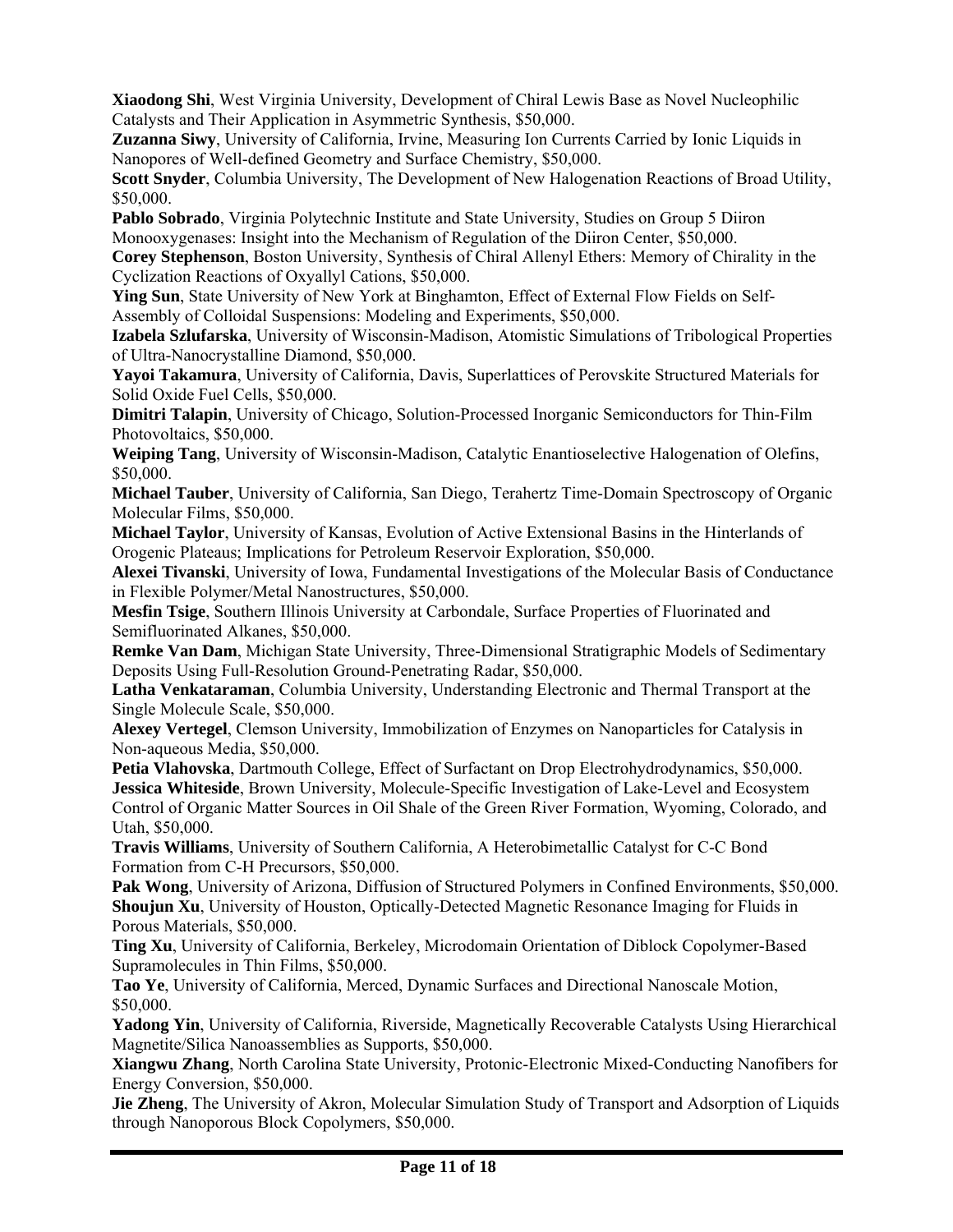**Kirk Ziegler**, University of Florida, Improving Photoactive Surface Area of Dye-Sensitized Solar Cells Through Supercritical Fluid Dye Penetration, \$50,000.

**Shengli Zou**, University of Central Florida, Theoretical Investigation for the Enhanced Absorption of Nanostructured Semi-Conductor Materials, \$50,000.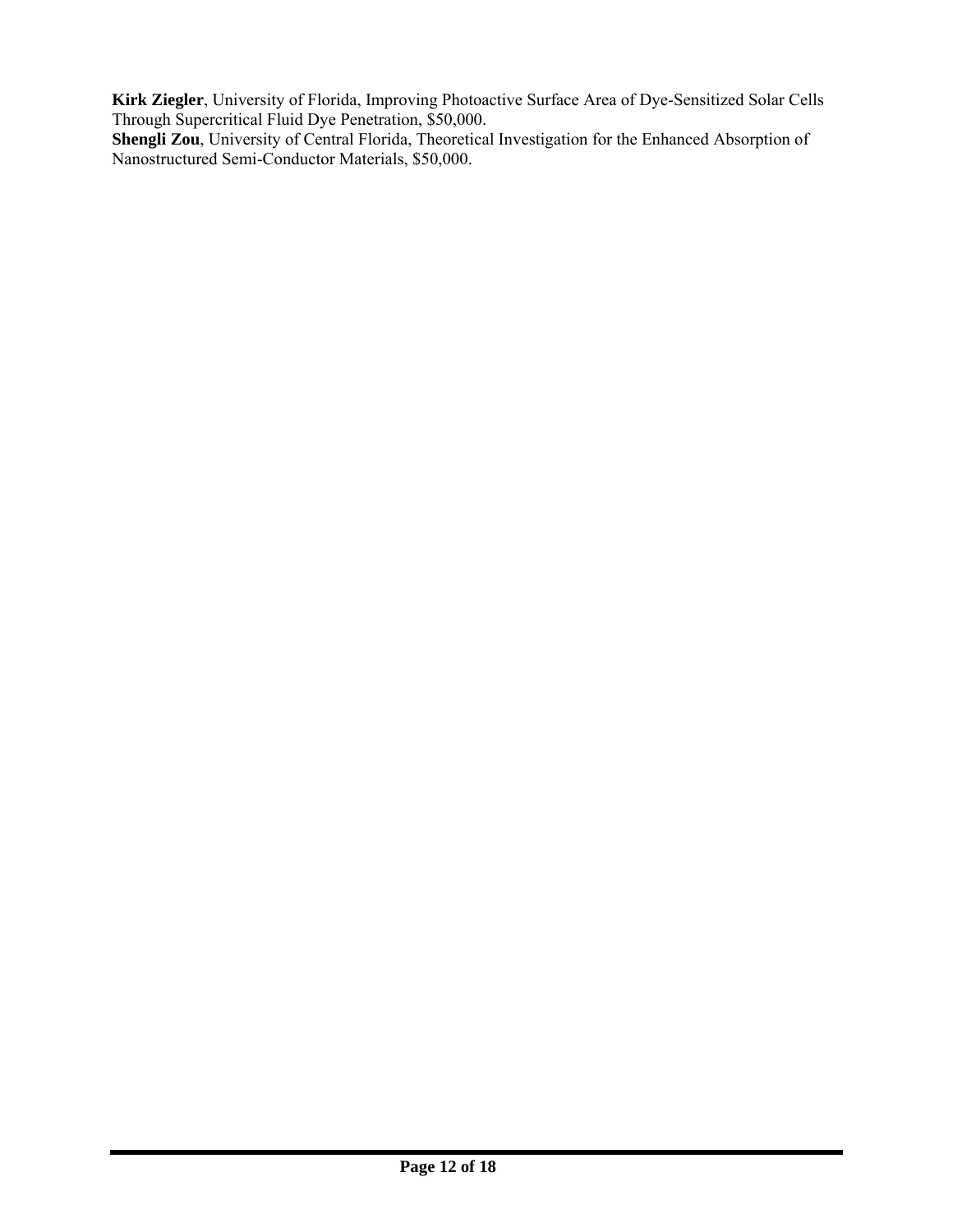## **Type GB**

### **Starter Grants Awarded to Faculty in Non-Ph.D.-Granting Departments**

**Janet Asper**, University of Mary Washington, A New Solution Phase Protecting Group Strategy for Alkyl Guanidines, \$50,000.

**Zerihun Assefa**, North Carolina Agricultural and Technical State University, Disruption of Metal-Metal Interactions and Extended Linear Chains by Organic Solvent Molecules, \$50,000.

**Jason Belitsky**, Oberlin College, Synthesis of Indole Oligomers Via Iterative Suzuki Couplings, \$50,000. **Benny Chan**, The College of New Jersey, Building Block Approach to Designing Chalcogenide Materials, \$50,000.

**Timothy Clark**, Western Washington University, Chelation Directed C-H Functionalization Reactions with Ruthenium Boryl Complexes, \$50,000.

**Stephen Contakes**, Westmont College, Bio-Inspired Two-Site Bimetallic Hydrocarbon Activation Catalysts, \$50,000.

**Elizabeth Davie**, Assumption College, New Synthetic Methodology for Ring Formation, \$50,000. **Angela Dickens**, Mount Holyoke College, Understanding the Formation of a Major Terrestrial Carbon Sink: A Molecular Isotopic Study of an Andean Watershed, \$50,000.

**Lifeng Dong**, Missouri State University, A Novel Approach for Controlled Synthesis of Single-Walled Carbon Nanotube-Supported Pt Nanoparticle Catalysts and Electrochemical Properties, \$50,000.

**C. Downey**, University of Richmond, Synthesis of Chiral Carboxylic Acid Derivatives via Three-Component Coupling Reactions with Ynoate Electrophiles, \$50,000.

**Jussi Eloranta**, California State University, Northridge, Spectroscopy of Polycyclic Aromatic Hydrocarbons in Bulk Superfluid 4He, \$50,000.

**Christine Hahn**, The University of Texas of the Permian Basin, Mechanistic Studies on Organogold Complexes. Toward the Development of Novel Homogeneous Catalysts for C-O, C-N, and C-C Bond Formations, \$50,000.

**Eric Hawrelak**, Bloomsburg University of Pennsylvania, Catalytic Synthesis of Biologically Active Heterocyles with Organocobalt Complexes, \$50,000.

**Istvan Kiss**, St. Louis University, Description of Complicated Reaction Systems with Optimal Mathematical Complexity: Experimental Applications to Electrocatalytic Water Gas Shift Reaction and Hydrogen Oxidation, \$50,000.

**Yvette Kuiper**, Boston College, Deformation Mechanisms and History of the Purgatory Conglomerate, Rhode Island, \$50,000.

**Hee-Seung Lee**, University of North Carolina at Wilmington, Ab Initio Studies on the Catalytic Roles of Platinum-Doped Carbon Nanotubes in Fuel Cell Electrodes, \$50,000.

**Richard Lepkowicz**, Rose-Hulman Institute of Technology, Determination of the Aggregation Propensity of Small to Large Chromophores of Asphaltene Using an Excited-State Absorption Correlation Spectroscopy Microscope, \$50,000.

**James MacKay**, Elizabethtown College, Enantioselective Nucleophilic Catalysis for the Synthesis of beta-Lactams and other Nitrogen Containing Heterocycles from Isocyanates, \$50,000.

**John Magyar**, Barnard College, Metal Uptake and Regulation in a Methanogenic Microorganism Isolated from the Rancho La Brea Tar Pits, \$50,000.

**Ryan McCulla**, St. Louis University, Atomic Oxygen  $O(^3P)$ : Photogeneration and Reactions with Biomolecules in Aqueous Media, \$50,000.

**Catherine Oertel**, Oberlin College, Solvothermal Synthesis of Inorganic-Organic Network Materials Based on Tetrathiometallate  $(MS<sub>4</sub><sup>2</sup> -$ ,  $M = Mo, W)$  Anions, \$50,000.

**Nate Onderdonk**, California State University, Long Beach, Sedimentary Basin Inversion in Rotational Tectonics, \$50,000.

**Michael Rygel**, State University of New York at Potsdam, Alluvial Architecture of the Springhill Mines and Ragged Reef Formations: Fluvial Reservoir Characteristics Linked to Paleogeomorphology, \$50,000. **Matthew Schrenk**, East Carolina University, Quantifying Pressure Effects Upon Anaerobic Petroleum Biodegradation, \$50,000.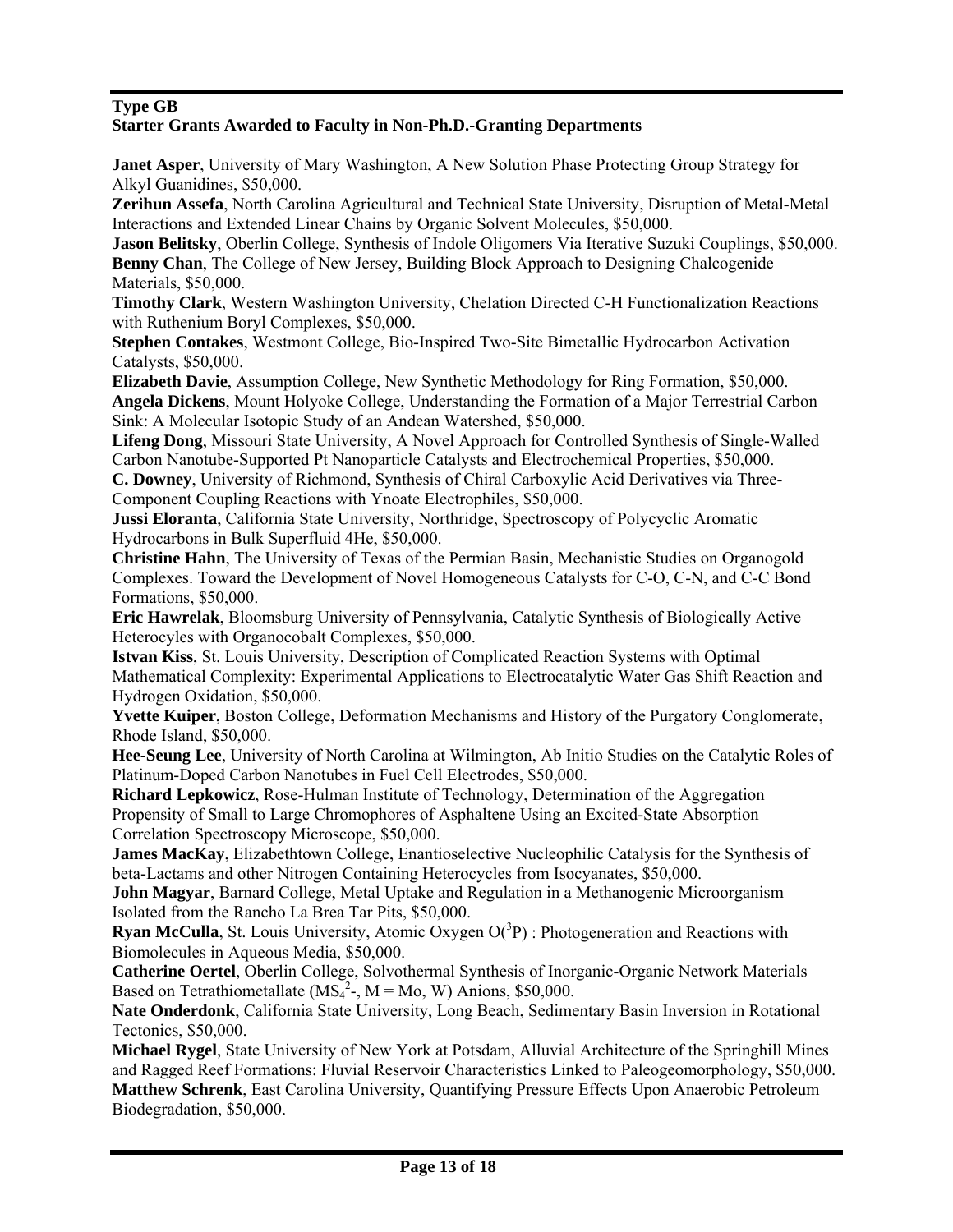**Radu Semeniuc**, Eastern Illinois University, Novel Organic-Inorganic Hybrid Cage Architectures Incorporating Azacrown Ethers and 1,3,5-Triazine Scaffolds, \$50,000.

**Noah Snyder**, Boston College, Dam-Controlled River Deltas as Meso-Scale Analogues for Offshore Sedimentary Systems, \$50,000.

**Thomas Sommerfeld**, Southeastern Louisiana University, Excess Electrons Bound to Ammonia Clusters and Nano-Droplets: Ab Initio Calculations, Model Development, and Simulation, \$50,000.

**Gillian Stewart**, City University of New York, Queens College, The Roughage Effect of Mineral Material on Marine Grazers: Potential Implications for the Global Carbon Cycle, \$50,000.

**Alycia Stigall**, Ohio University, Using Genetic Modeling of Sedimentary Parameters to Predict Species' Geographic Range Shifts in Response to Environmental Change, \$50,000.

**John Thurston**, Albertson College of Idaho, Molecular Models for Bi/Mo Oxidation Catalysts, \$50,000. **David Vosburg**, Harvey Mudd College, Rapid, Controlled Assembly of Polyenes for Studying Pericyclic Reaction Cascades, \$50,000.

**John York**, Stetson University, Investigating Copper-Thiophene Binding Interactions: Impact on the Desulfurization of Hydrocarbon Fuels by Adsorption Processes, \$50,000.

**Rui Zhang**, Western Kentucky University, Generation and Kinetic Studies of High-Valent Metal-Oxo Intermediates, \$49,948.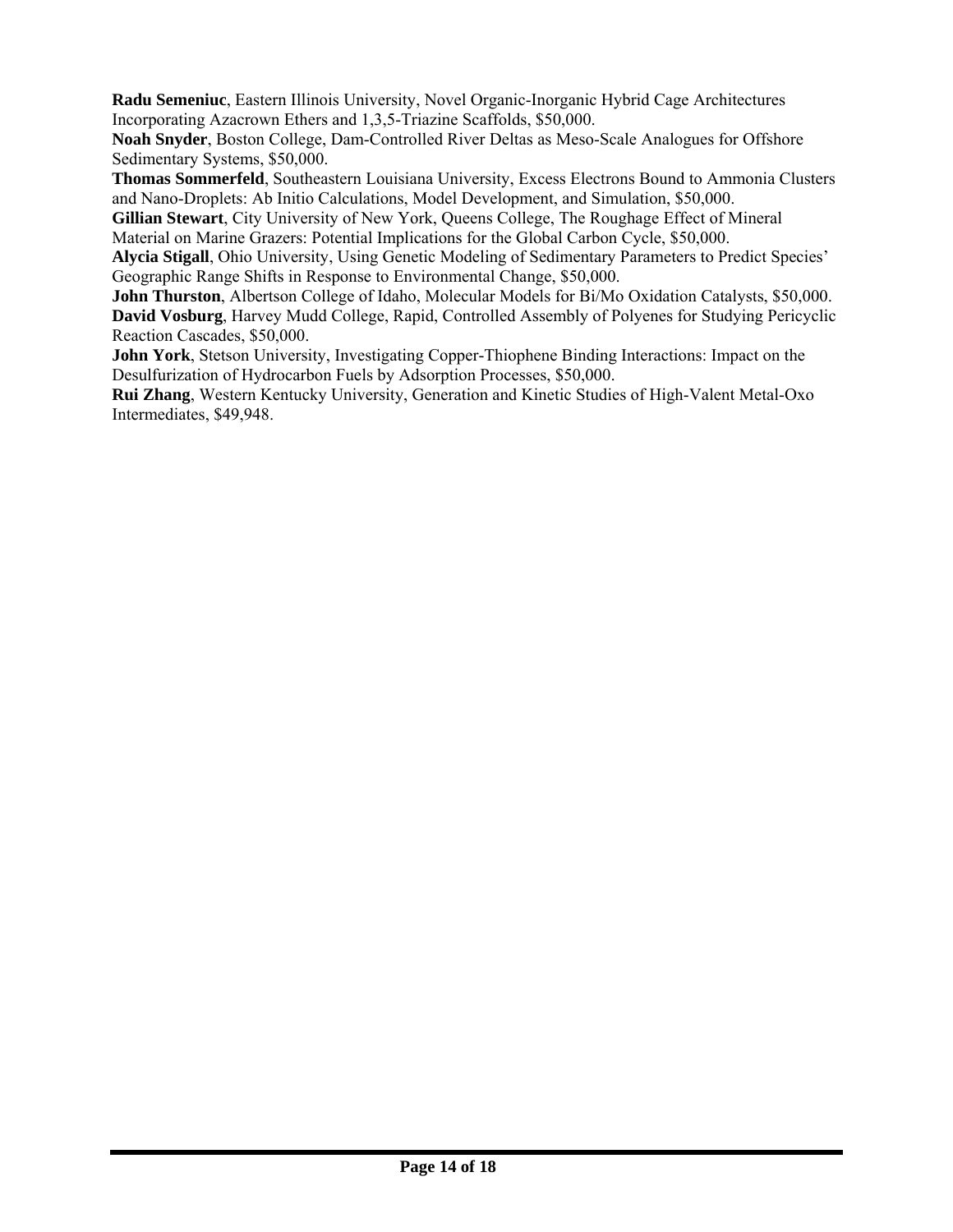# **Type SE**

# **ACS PRF Grants for Scientific Education**

**Christer Aakeroy**, Midwest Organic Solid-State Chemistry Symposium XIX, Midwest Organic Solid-State Chemistry Symposium XIX, June 6-7, 2008, Manhattan, KS, \$2,400.

**Rigoberto Advincula**, ACS Division of Polymer Chemistry, US-Japan POLYMAT 2008 Summit: Innovations and Opportunities in Polymer Materials for Energy and Optoelectronic Devices, August 10- 13, 2008, Ventura Beach, CA, \$3,600.

**Mu-Hyun Baik**, ACS Division of Physical Chemistry, Advances in the Electronic Structure of Transition Metal Systems and Organometallics, at the ACS National Meeting, August 17-21, 2008, Philadelphia, PA, \$3,600.

**Partha Basu**, ACS Division of Inorganic Chemistry, Frontiers in Metal Dithiolene Chemistry, at the ACS National Meeting, August 17-21, 2008, Philadelphia, PA, \$3,600.

**Dor Ben-Amotz**, ACS Division of Physical Chemistry, Water Mediated Interactions, at the ACS National Meeting, August 17-21, 2008, Philadelphia, PA, \$2,400.

**David Berkowitz**, ACS Division of Organic Chemistry, Advances in Combinatorial Catalysis and Screening, at the ACS National Meeting , August 17-21, 2008, Philadelphia, PA, \$3,600.

**Frank Blum**, ACS Division of Polymer Chemistry, Organic/Inorganic Hybrid Materials II, at the ACS Polymer Division Workshop, March 2-5, 2008, Ventura, CA, \$3,600.

**Jay Brandes**, Skidaway Institute of Oceanography, Unknown Knowns and Known Unknowns: Chemical Oceanography in a Changing World, Savannah, GA, Feb. 24-28, 2009, \$3,600.

**Jingguang Chen**, ACS Division of Colloid and Surface Chemistry, Biological and Biomimetic Interfacial Electron Transfer, at the ACS National Meeting, August 17-21, 2008, Philadelphia, PA, \$1,200.

**Shaowei Chen**, Federation of Analytical Chemistry and Spectroscopy Societies, Electron Transfer Chemistry and Nanostructured Materials, at the 35th FACSS Meeting, Sept. 28-Oct. 2, 2008, Reno, NV, \$3,600.

**Louise Criscenti**, ACS Division of Geochemistry, Advanced Approaches to Investigating Adsorption at the Solid-Water Interface, at the ACS National Meeting, April 6-10, 2008, New Orleans, LA, \$2,400. **Cathleen Crudden**, CSC Division of Inorganic Chemistry, Advances in Catalysis Towards New Materials and Energy Sources, at the 91st Canadian Chemistry Conference and Exhibition, May 24-28, 2008, Edmonton, Alberta, \$2,400.

**Alan English**, ACS Division of Polymer Chemistry, NMR Spectroscopy of Polymers, at the ACS National Meeting, April 6-10, 2008, New Orleans, LA, \$3,600.

**Lucio Frydman**, ACS Division of Physical Chemistry, Fundamental Advances in Contemporary NMR Spectroscopy, at the ACS National Meeting, August 17-21, 2008, Philadelphia, PA, \$3,600.

**Michael Fryzuk**, ACS Division of Inorganic Chemistry, Activation of Dinitrogen: Past, Present and Future, at the ACS National Meeting, August 17-21, 2008, Philadelphia, PA, \$2,400.

**Daniel Giammar**, The Geochemical Society Inc., Molecular-Scale Chemical and Biogeochemical Processes Affecting the Mobility of Metal and Radionuclide Contaminants in the Subsurface, 2008 Goldschmidt Conference, July 13-18, Vancouver, BC, \$2,400.

**Philip Grandinetti**, Rocky Mountain Conference on Analytical Chemistry, NMR Symposium, at the Rocky Mountain Conference on Analytical Chemistry, July 27-31, 2008, Breckenridge, CO, \$3,600. Lyal Harris, Structural Geology & Tectonics Division GAC, Physical Simulations in Geosciences:

Applications of New Technologies, at the Annual Meeting of the Geological Association of Canada, May 26-28, Quebec City, Canada, \$2,400.

**Douglas Henderson**, ACS Division of Physical Chemistry, Inhomogeneous Electrolytes, at the ACS Northwest/Rocky Mountain Regional Meeting, June 2008, Park City, UT, \$3,600.

**Nancy Hensel**, Council on Undergraduate Research, The Role of Primarily Undergraduate Institutions in Transformative Research, June 10-12, 2009, Snowbird, UT, \$5,000.

**Cecilia Hernandez**, American Chemical Society - Project SEED, ACS Project SEED Summer Experiences for Economically Disadvantaged High School Students, \$50,000.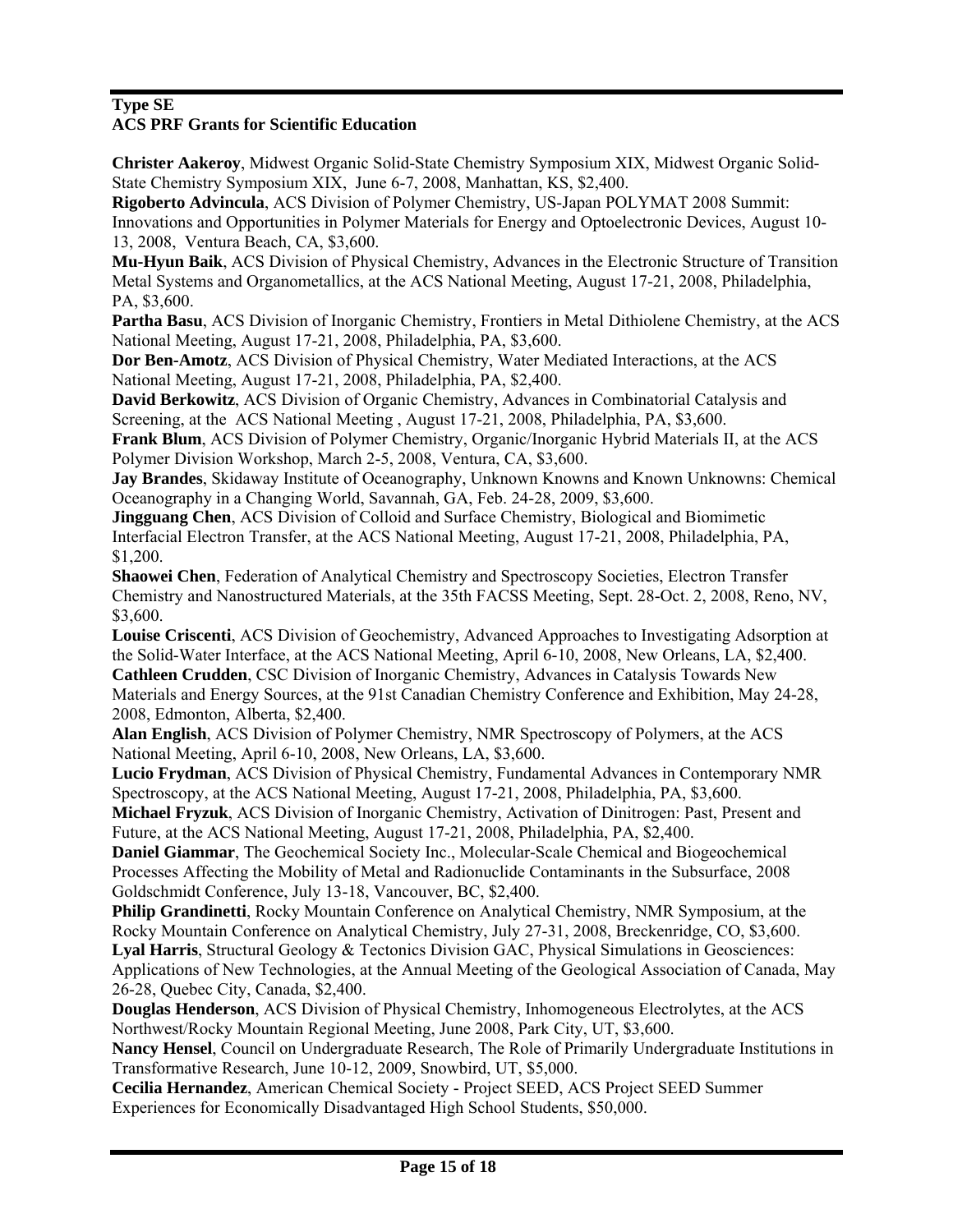**Alan Heyduk**, ACS Division of Inorganic Chemistry, Guilty Pleasures: The Joys of Metal Complexes of Non-Innocent, Redox-Active Ligands, at the ACS National Meeting, August 17-21, 2008, Philadelphia, PA, \$3,600.

**Robin Hicks**, CSC Division of Inorganic Chemistry, Main Group Chemistry: a Symposium in Honour of Neil Burford, Tris Chivers, and Rich Oakley, at the Canadian Chemistry Conference and Exhibition, May 24-28, 2008, Edmonton, Alberta, Canada, \$3,600.

**Dennis Hore**, CSC Division of Analytical Chemistry, Spectroscopy at Surfaces and Interfaces, at the Canadian Society for Chemistry Conference, May 24-28, 2008, Edmonton, Alberta, \$1,200.

**Jennifer Irvin**, ACS Division of Polymeric Materials: Science and Engineering, Electroactive Polymers for Energy Conversion and Storage, at the ACS National Meeting, August 17-21, 2008, Philadelphia, PA, \$3,600.

**Philip Jessop**, ACS Division of Industrial and Engineering Chemistry, Ionic Liquids for Liquid Separations, at the ACS National Meeting, August 17-21, 2008, Philadelphia, PA, \$2,400.

**Richard Johnson**, UNC-CH, 32nd Reaction Mechanisms Conference, June 25-28, 2008, Chapel Hill, NC, \$3,600.

**Anatoly Kolomeisky**, ACS Division of Physical Chemistry, Recent Advances in Biophysical Chemistry of Transport by Biomolecular Motors and Machines, at the ACS National Meeting, August 17-21, 2008, Philadelphia, PA, \$1,200.

**P. Leahy**, American Geological Institute, American Geological Institute's Minority Participation Program, \$75,000.

**Yuri Lvov**, ACS Division of Polymeric Materials: Science and Engineering, Nanoassembly-from Fundamentals to Applications, at the ACS National Meeting, August 17-21, 2008, Philadelphia, PA, \$2,400.

**Brian Mather**, ACS Division of Polymer Chemistry, Branched Polymers in Emerging Technologies, at the ACS National Meeting, April 6-10, 2008, New Orleans, LA, \$3,600.

**Krzysztof Matyjaszewski**, ACS Division of Polymer Chemistry, Controlled/Living Radical Polymerization, at the ACS National Meeting , August 17-21, 2008, Philadelphia, PA, \$3,600. **Jimmy Mays**, ACS Division of Polymer Chemistry, Polymer Surfaces and Interfaces: Loops, Branches, and Brushes, at the ACS National Meeting, April 6-10, 2008, New Orleans, LA, \$3,600.

**Gordon Miller**, ACS Division of Inorganic Chemistry, 2008 F.A. Cotton Award Symposium celebrating Prof. John D. Corbett, Iowa State University, at the ACS National Meeting, April 6-10, 2008, New Orleans, LA, \$2,400.

**Sergiy Minko**, ACS Division of Polymeric Materials: Science and Engineering, Responsive and Interactive Polymer Materials and Multicomponent Systems, at the ACS National Meeting August 17-21, 2008, Philadelphia, PA, \$3,600.

**Alexander Morgan**, ACS Division of Polymeric Materials: Science and Engineering, Fire and Polymers 2008, at the ACS National Meeting, April 6-10, 2008, New Orleans, LA New Orleans, LA, \$3,600.

**Ralf Peetz**, MARM ACS, Engineered Polymeric Materials, at the Middle Atlantic Regional Meeting (MARM 2008), May 17-21, 2008, Bayside, NY, \$2,400.

**Marina Petrukhina**, ACS Division of Inorganic Chemistry, Fullerene Fragments and Carbon Nanotubes: Designed Synthesis, Unusual Reactions, and Coordination Chemistry, at the ACS National Meeting, August 17-21, 2008, Philadelphia, PA, \$3,600.

**Edward Rosenberg**, University of Montana, 4th International Symposium on Bioorganometallic Chemistry, July 6-10, 2008, Missoula, MT, \$2,400.

**Brenda Ross**, Clay Minerals Society, Clay Minerals Society Awards Symposium at the ACS National Meeting, April 6-10, 2008, New Orleans, LA, \$2,400.

**Ira Sasowsky**, Karst Waters Institute, Karst from Recent to Reservoirs: International Conference on Paleokarst and Multi-Permeability Flow Systems, June 7-10, 2008, Rapid City, SD, \$3,600.

**George Schatz**, ACS Division of Physical Chemistry, Centennial Symposium of the Physical Division of the American Chemical Society, at the ACS National Meeting, August 17-21, 2008, Philadelphia, PA, \$2,400.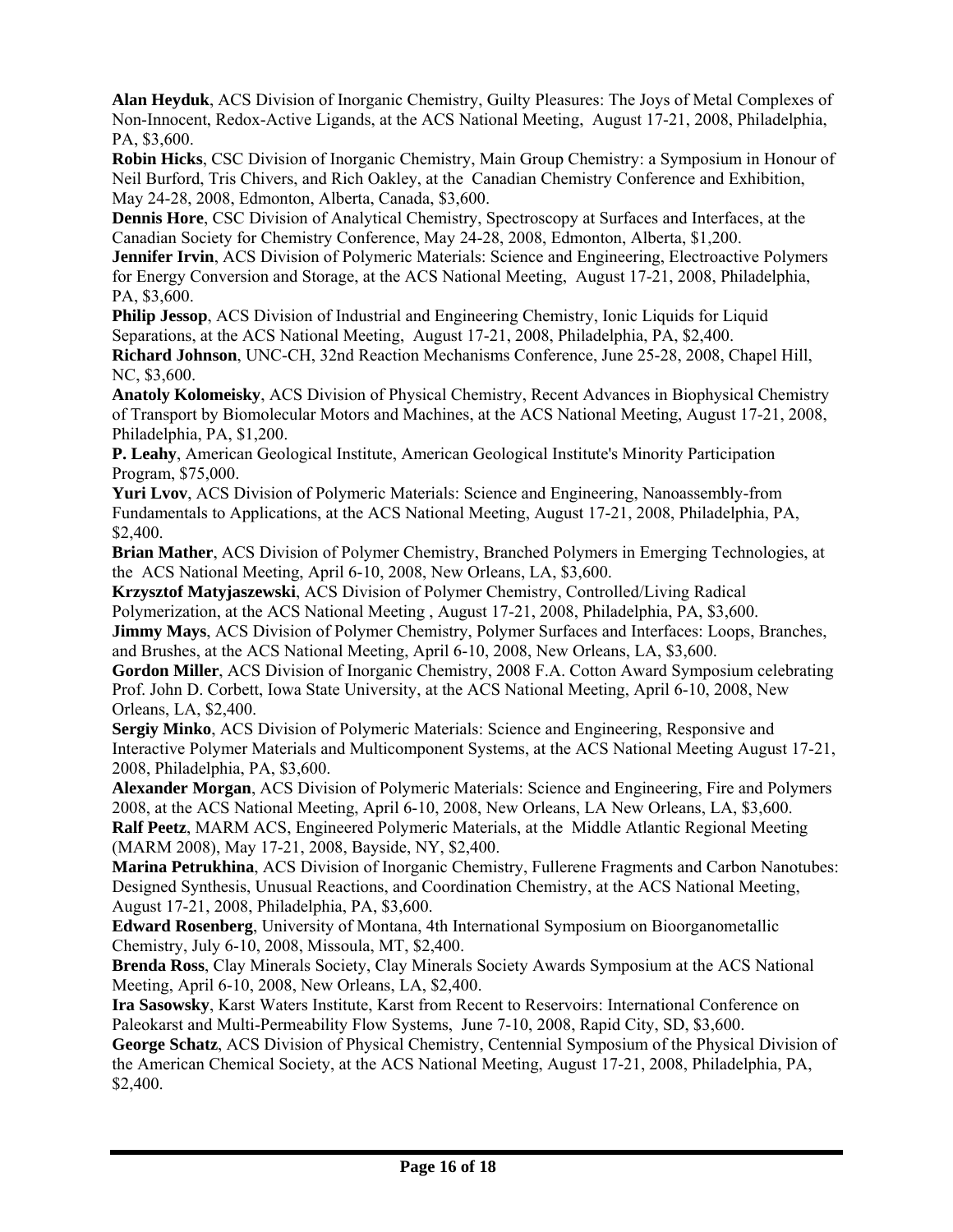**Peter Stair**, ACS Division of Petroleum Chemistry, George A. Olah Award in Hydrocarbon or Petroleum Chemistry: Symposium in Honor of Israel E. Wachs, at the ACS National Meeting, April 6-10, 2008, New Orleans, LA, \$3,600.

**James Stivers**, ACS Division of Biological Chemistry, (I) Pfizer Award Symposium in Honor of Carsten Krebs (II) Unnatural Amino Acids: Changing Nature's Catalytic Repertoire, (III) Nucleic Acid Chemical Biology at the ACS National Meeting, August 17-21, 2008, Philadephia, PA, \$1,200.

**Timothy Swager**, Massachusetts Institute of Technology, Future Faculty Workshop: Diverse Leaders of Tomorrow, June 15 - June 18, 2008, Dedham, MA, \$10,000.

**Robert Tilton**, ACS Division of Colloid and Surface Chemistry, Surfactants from Renewable Resources, at the ACS National Meeting, April 6-10, 2008, New Orleans, LA, \$3,600.

**Wilfred Tysoe**, ACS Division of Colloid and Surface Chemistry, Symposium Honoring 2008 Arthur W. Adamson Award Winner, Francisco Zaera, at the ACS National Meeting, April 6-10, 2008, New Orleans, LA, \$3,600.

**Christoph Weder**, ACS Division of Polymer Chemistry, Stimuli Responsive Polymers, at the ACS National Meeting, April 6-10, 2008, New Orleans, LA, \$3,600.

**Hongcai Zhou**, ACS Division of Inorganic Chemistry, Metal-Organic Frameworks: What Are They Good for? at the ACS National Meeting, April 6-10, 2008, New Orleans, LA, \$2,400.